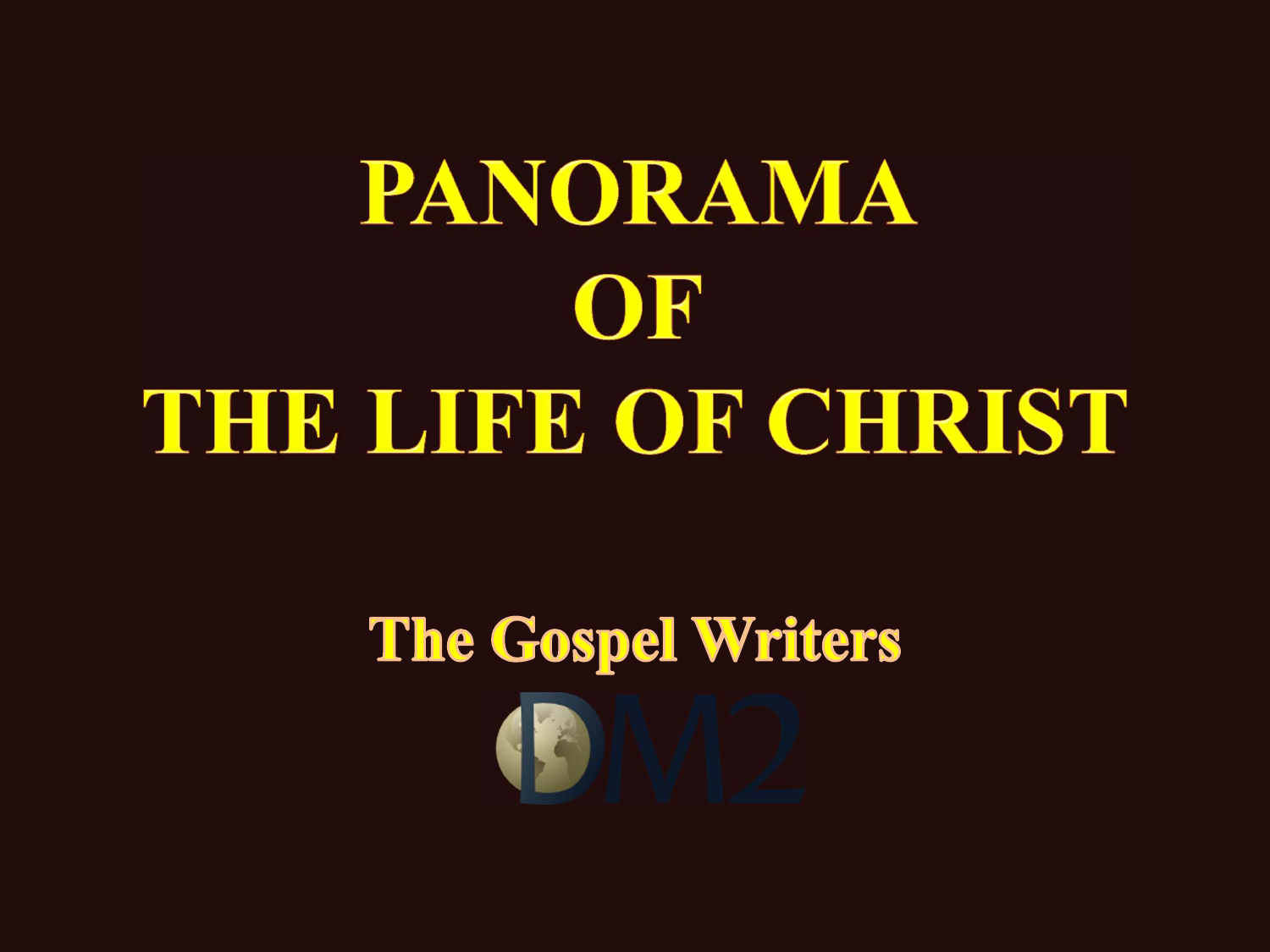### **Synagogues**

#### **B. Religious and cultural developments**

- 1. After the Babylonian captivity, many Jews turned from pagan idolatry and worked for holiness through strict obedience to God's Law. Sadly, the Law became their **idol**.
- 2. After the Babylonian captivity, the Jewish people began using the synagogue as <sup>a</sup> place of learning, making it the center of **life** in Judea and in other areas with large Jewish populations.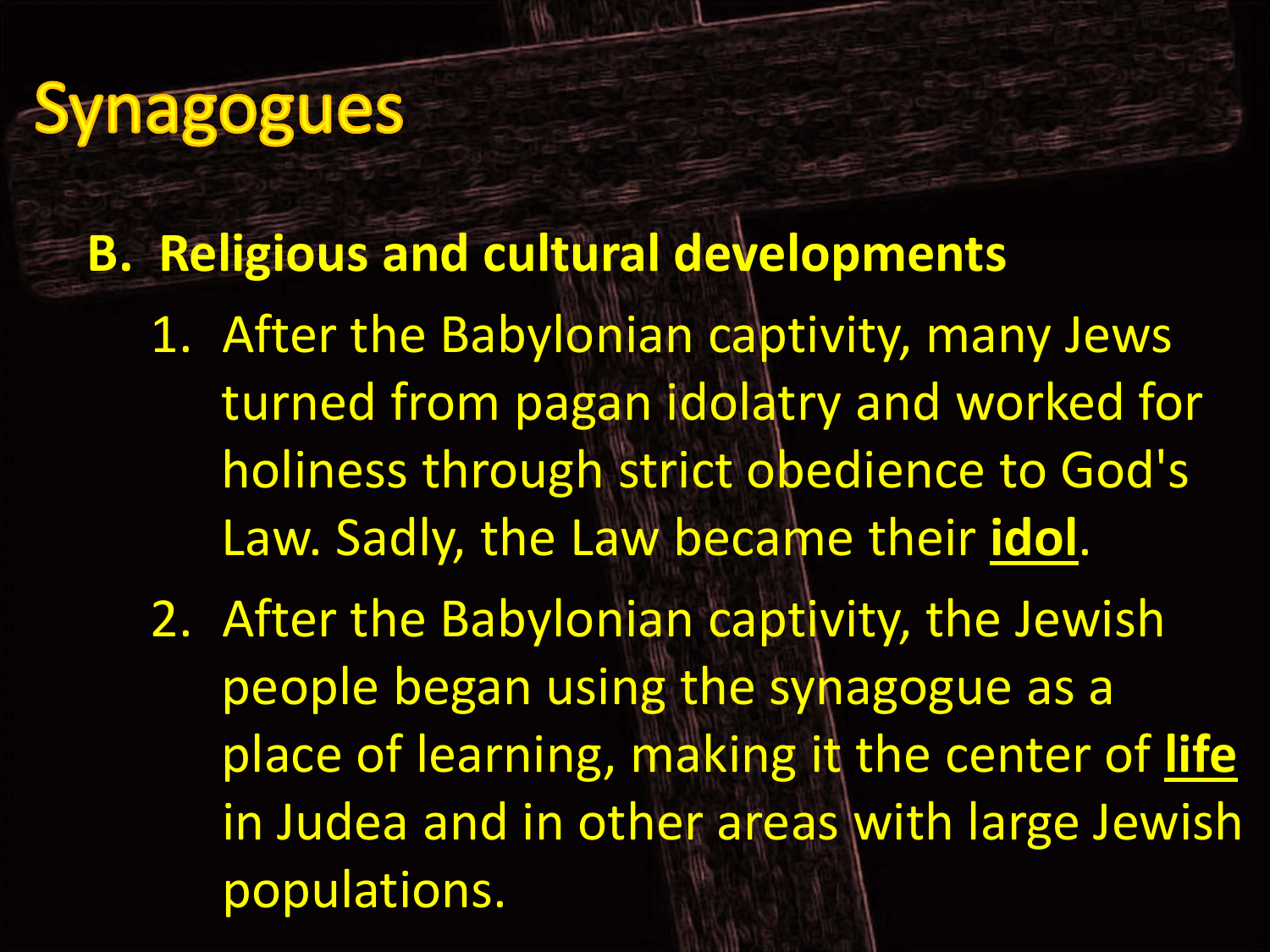### **Synagogues**

- 3. Aramaic became the language of everyday speech, but Hebrew was **spoken** in the synagogues.
- 4. During this period, the party or sect system was developed in Judaism.
	- a. The Old Testament never mentioned the religious parties or **sects** that controlled the Jews during New Testament times.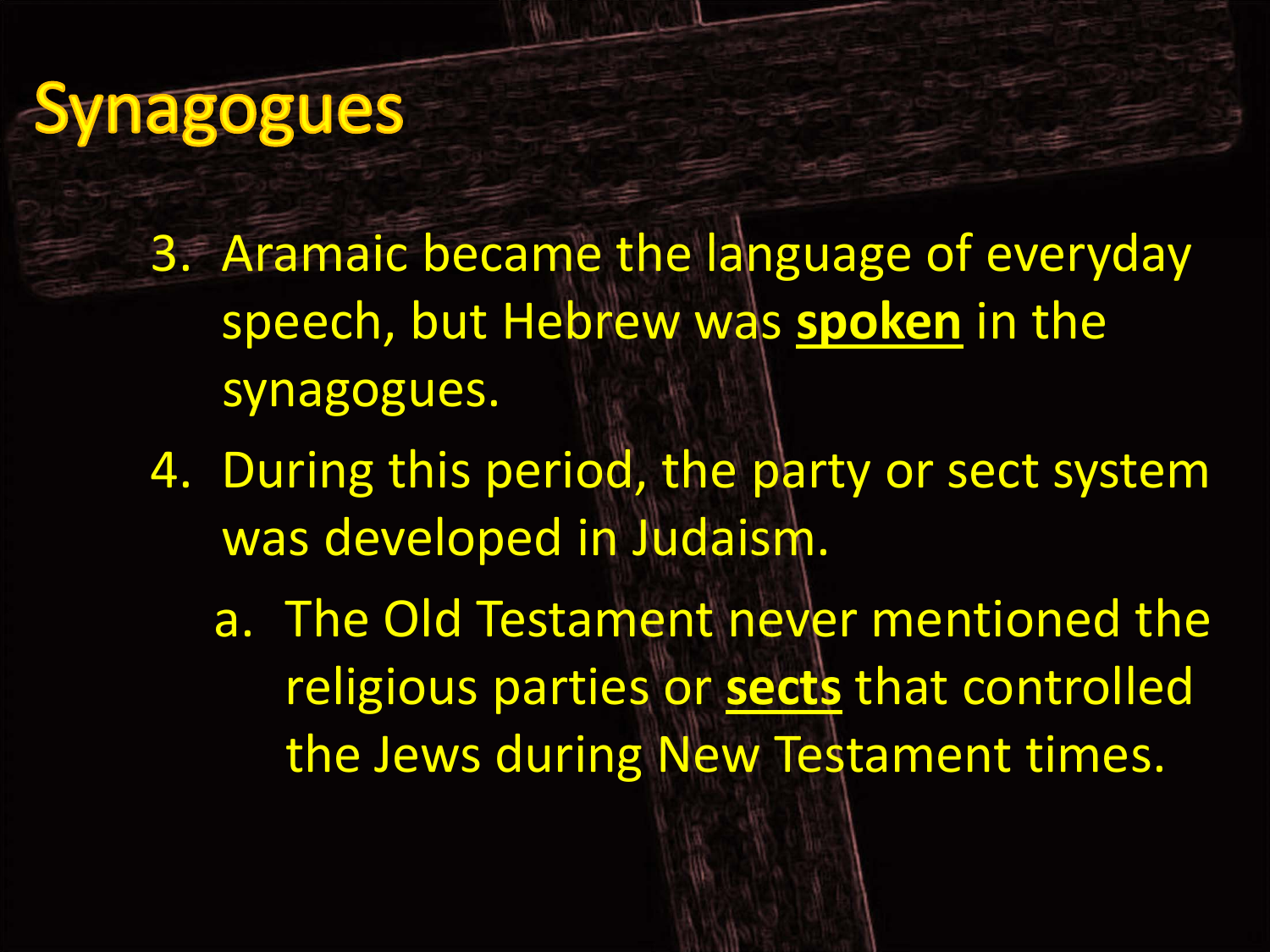#### **Pharisees**

b. The sect of the Pharisees dominated Jewish religious life during Jesus' lifetime. 1) This sect arose to defend the Jewish way of **life** against foreign influences. 2) These strict legalists believed in the **Old** Testament.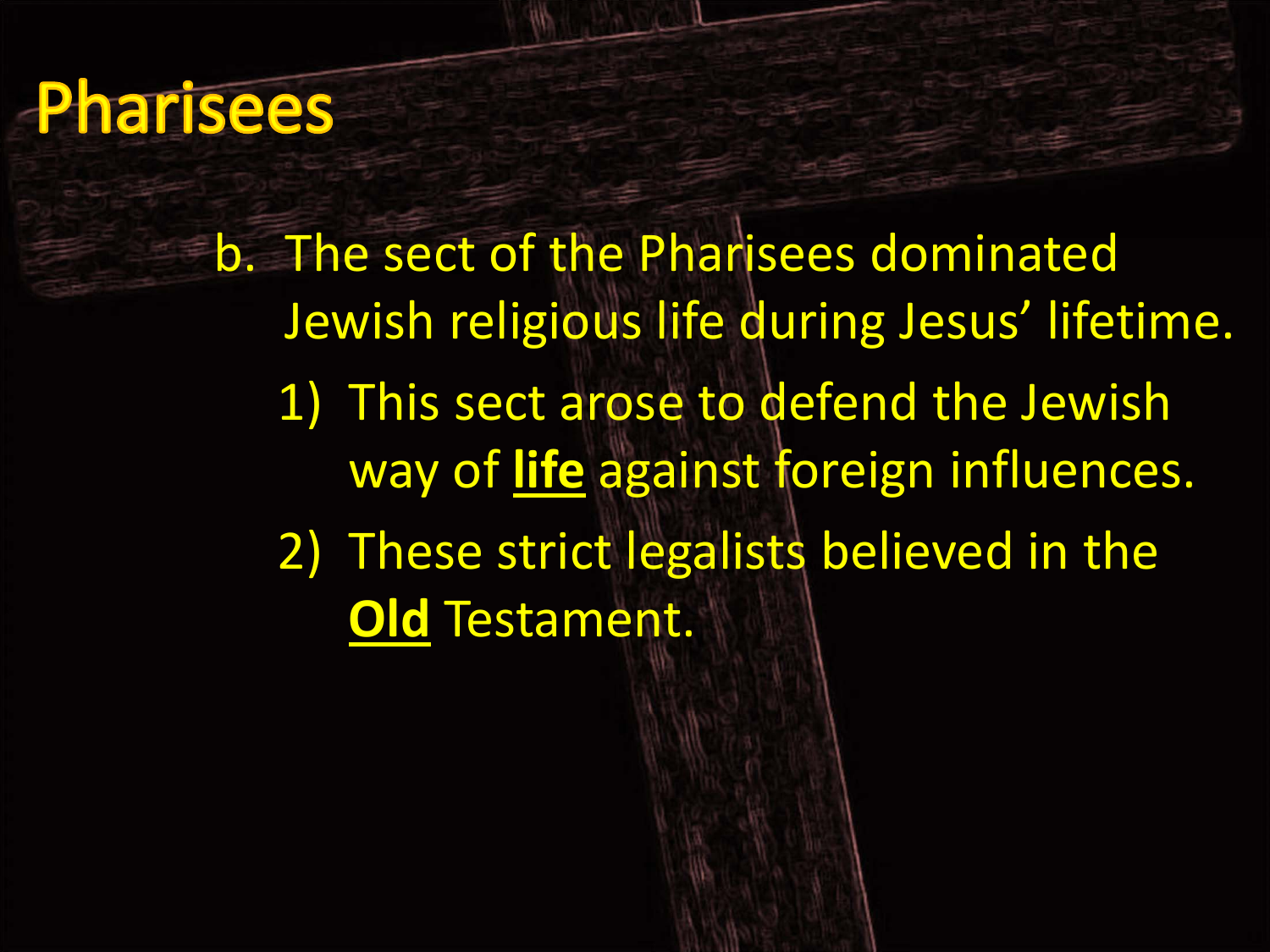#### **Pharisees**

3) In politics, the Pharisees were nationalists who wanted to end Roman domination and restore the Kingdom of the line of David. Ironically, they rejected the Son of **David**, Jesus Christ. 4) Their zeal for the **Law** led to their domination of the Jewish people.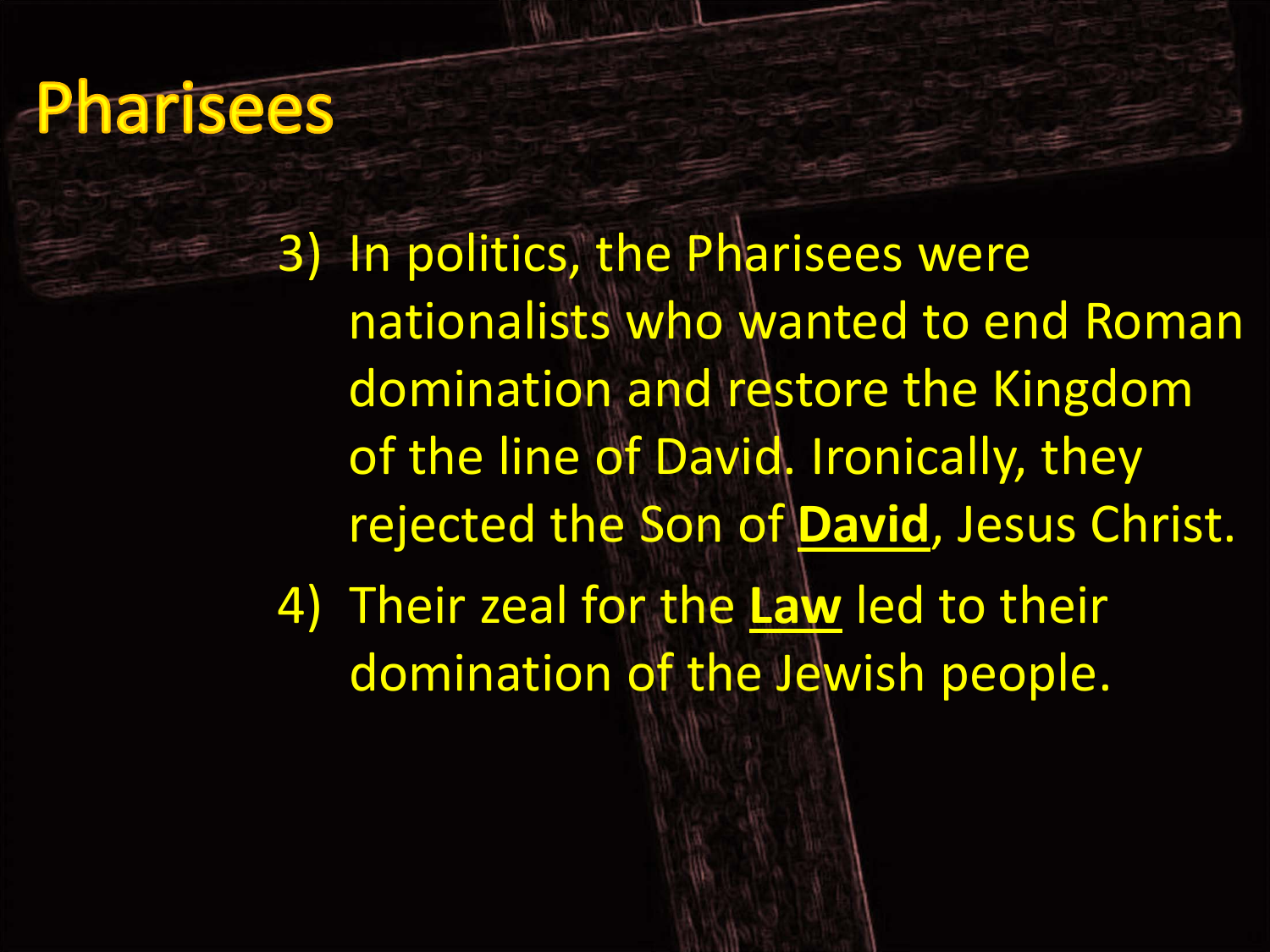#### **Pharisees**

5) Their lust for **power** led them to miss the real point of the Law, the impossibility of fulfilling it and, thus, their need for <sup>a</sup> Savior.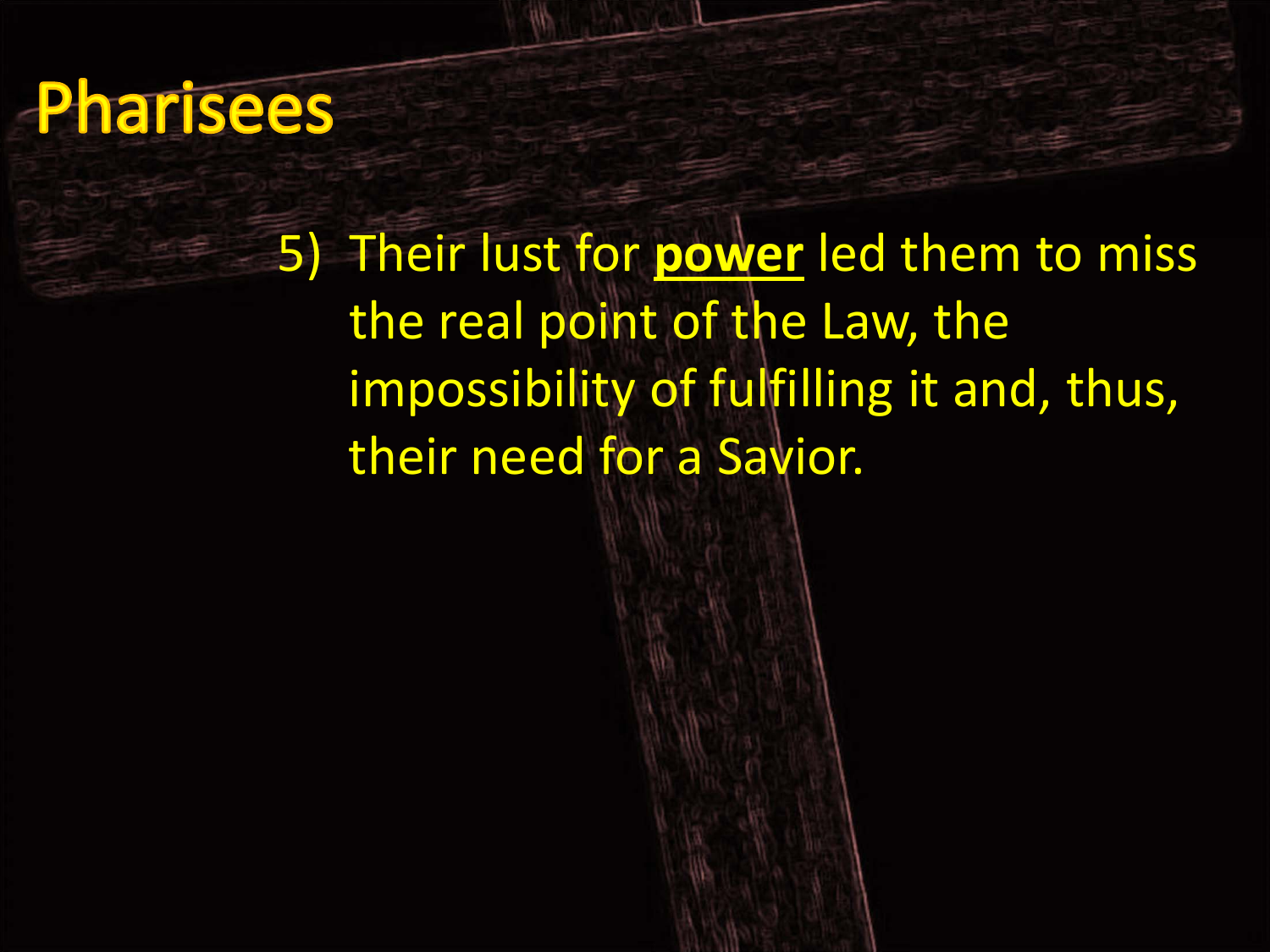#### **Sadducees**

- c. The sect of the wealthy Sadducees was social‐minded and wanted to end tradition.
	- 1) This sect was **liberal** in its theology, even rejecting the supernatural.
	- 2) The Sadducees **opposed** almost everything the Pharisees supported.
	- 3) They thought like the Greek Epicureans whose philosophy was to "eat, drink, and be merry; for tomorrow we **die**."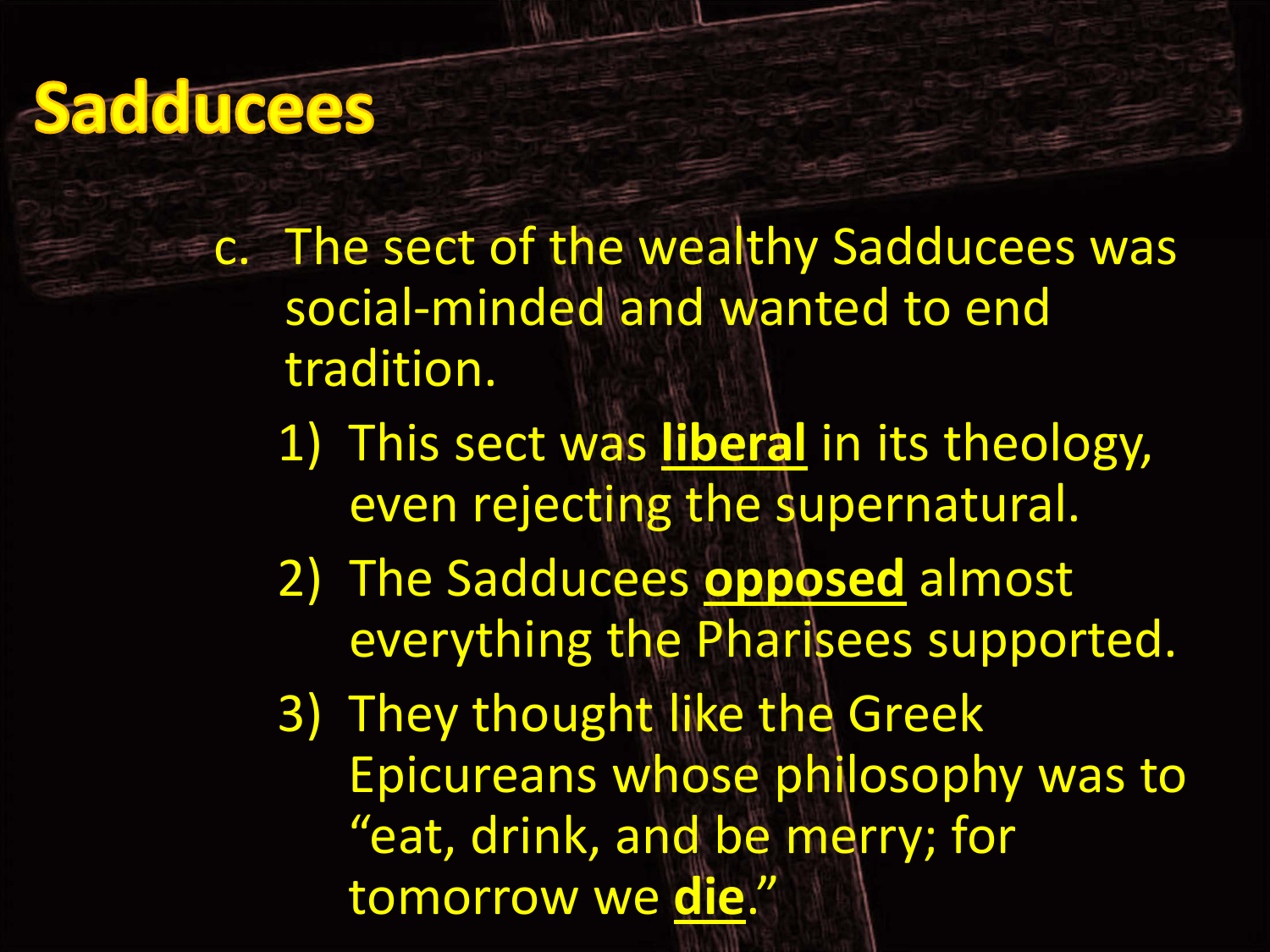#### Sadducees

#### 4) They thought they could dominate their **bodily** appetites by satisfying them.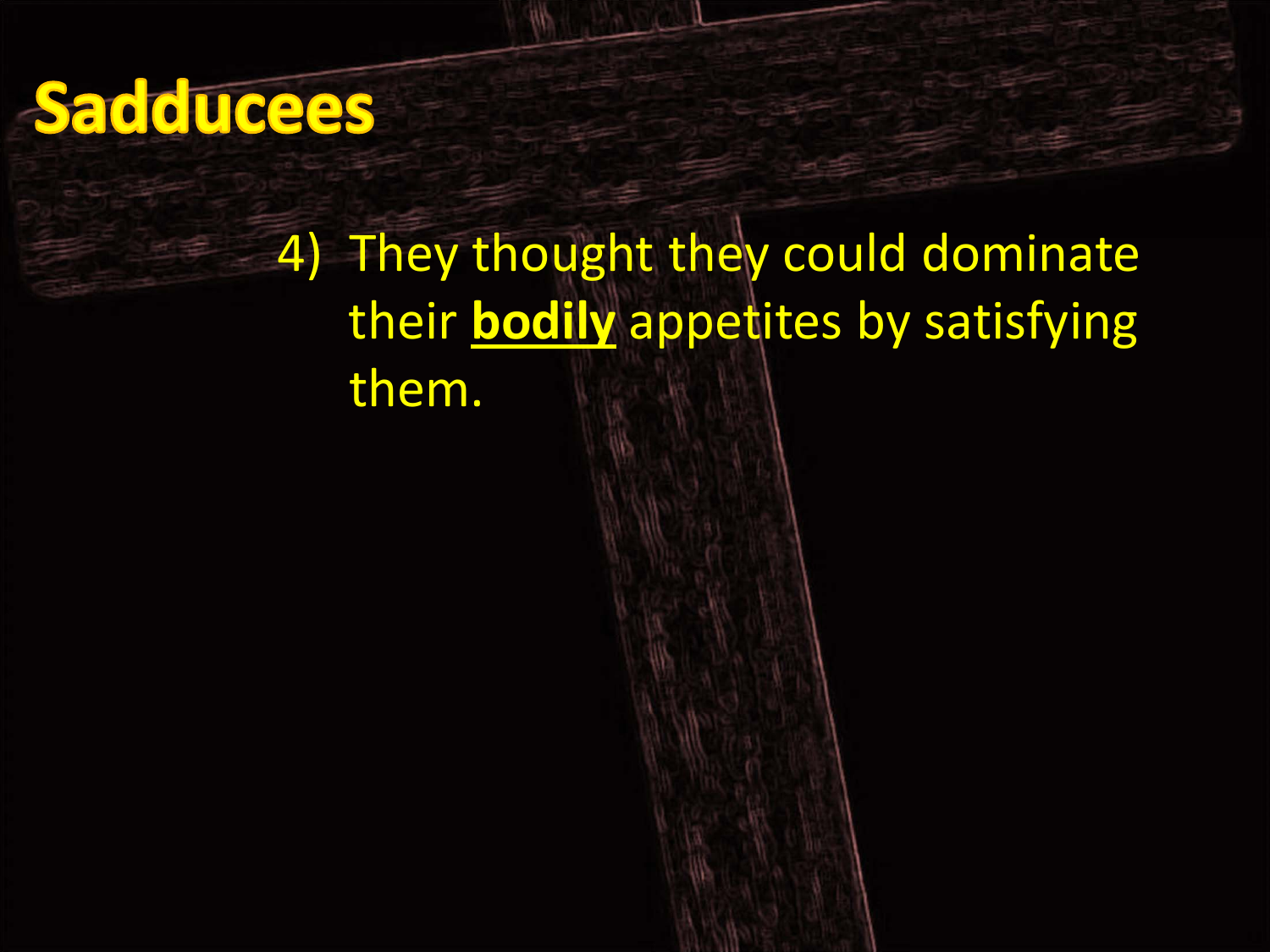#### **Scribes**

d. The sect of the Scribes, which dated back to Ezra's time, included the professional instructors of the **Law**.

1) This sect focused on the **letter** of the Law rather than the spirit of the Law.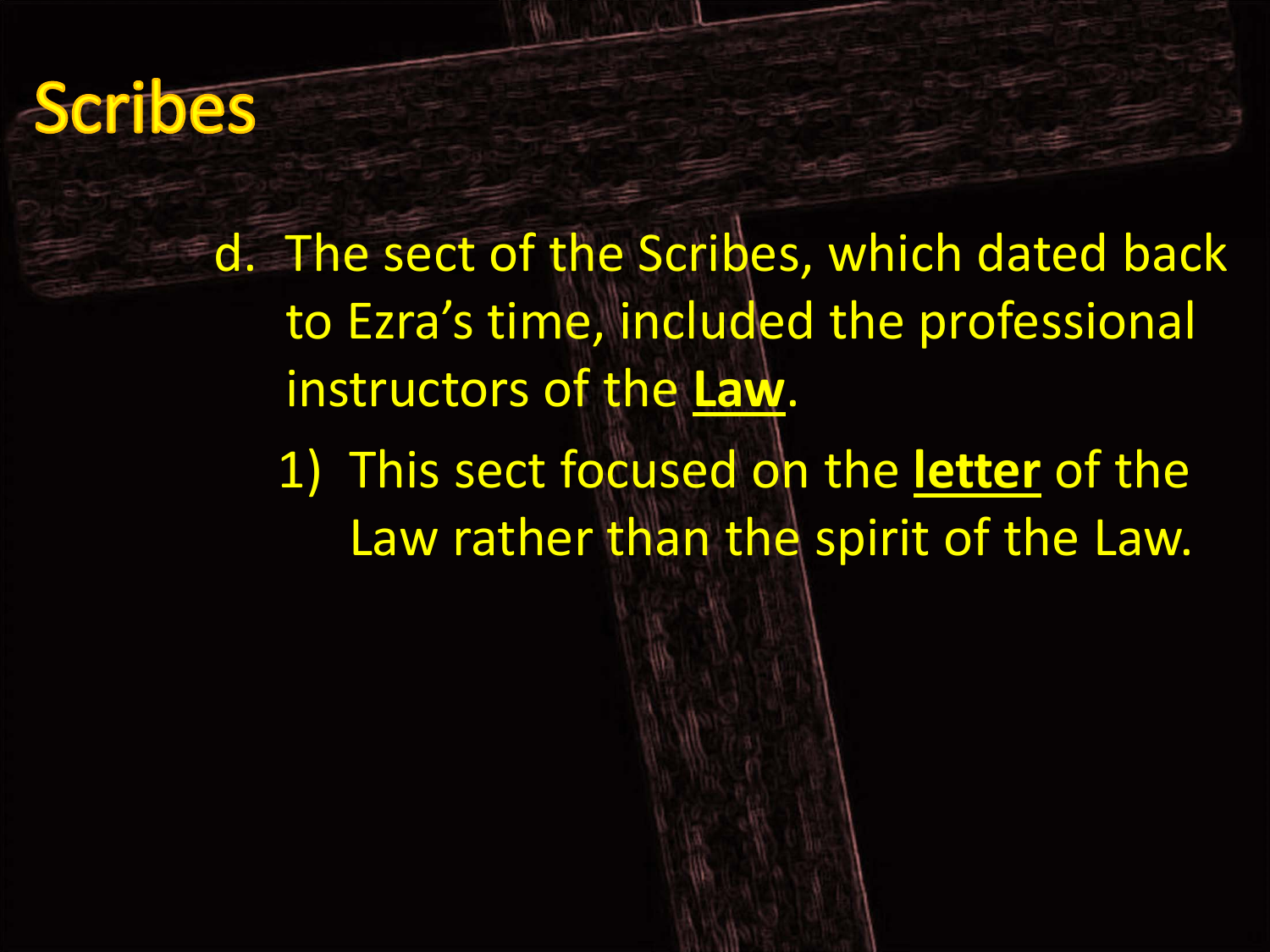#### **Scribes**

2) Therefore, when King Herod asked them about the location of the birth of the Messiah, they immediately answered Bethlehem but were too **busy** with their own agendas to go see for themselves.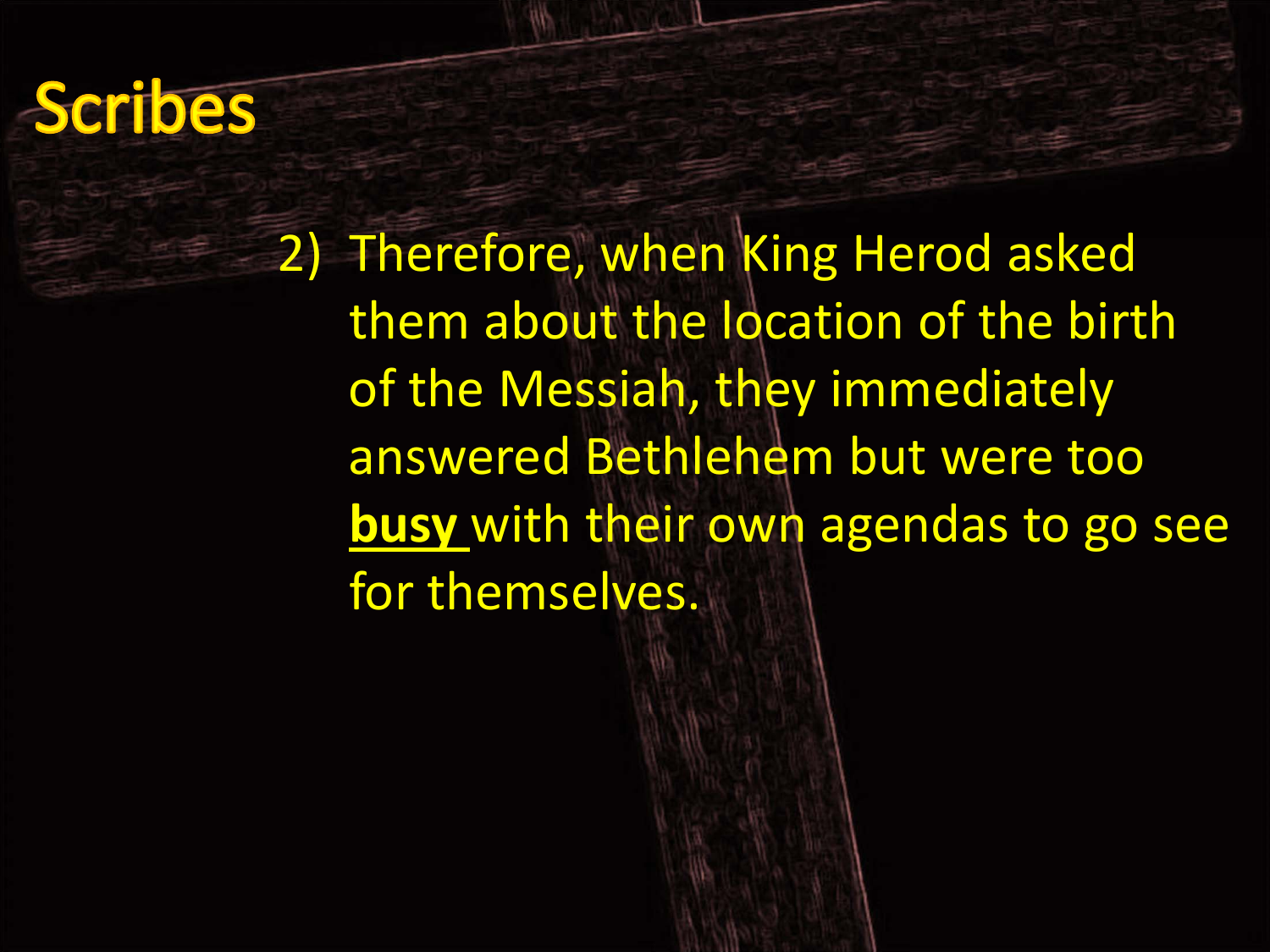#### Herodians

- e. The sect of the Herodians was composed of political opportunists. 1) This Jewish sect sought to maintain Herod's **rule**.
	- 2) They wanted Herod's descendants to **rule** on the throne.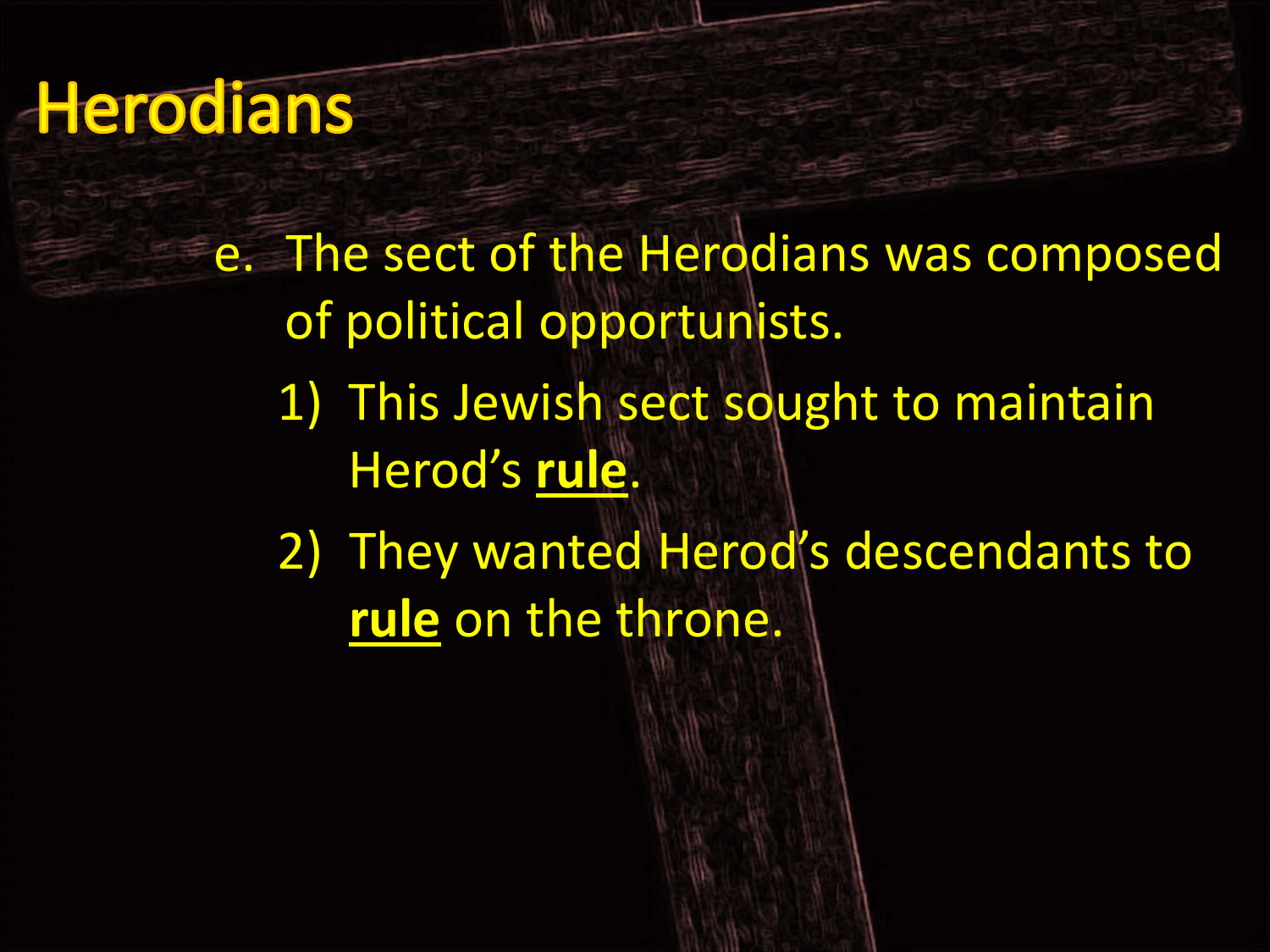#### **Galatians 4:4**

*Galatians*

The KOINE Greek language set the stage for the writing of the New Testament.

The bankruptcy of Greek philosophy and experience prepared people for the reception of the Gospel message.

Roman roads and law made the spread of the Gospel unto the uttermost parts of the earth possible.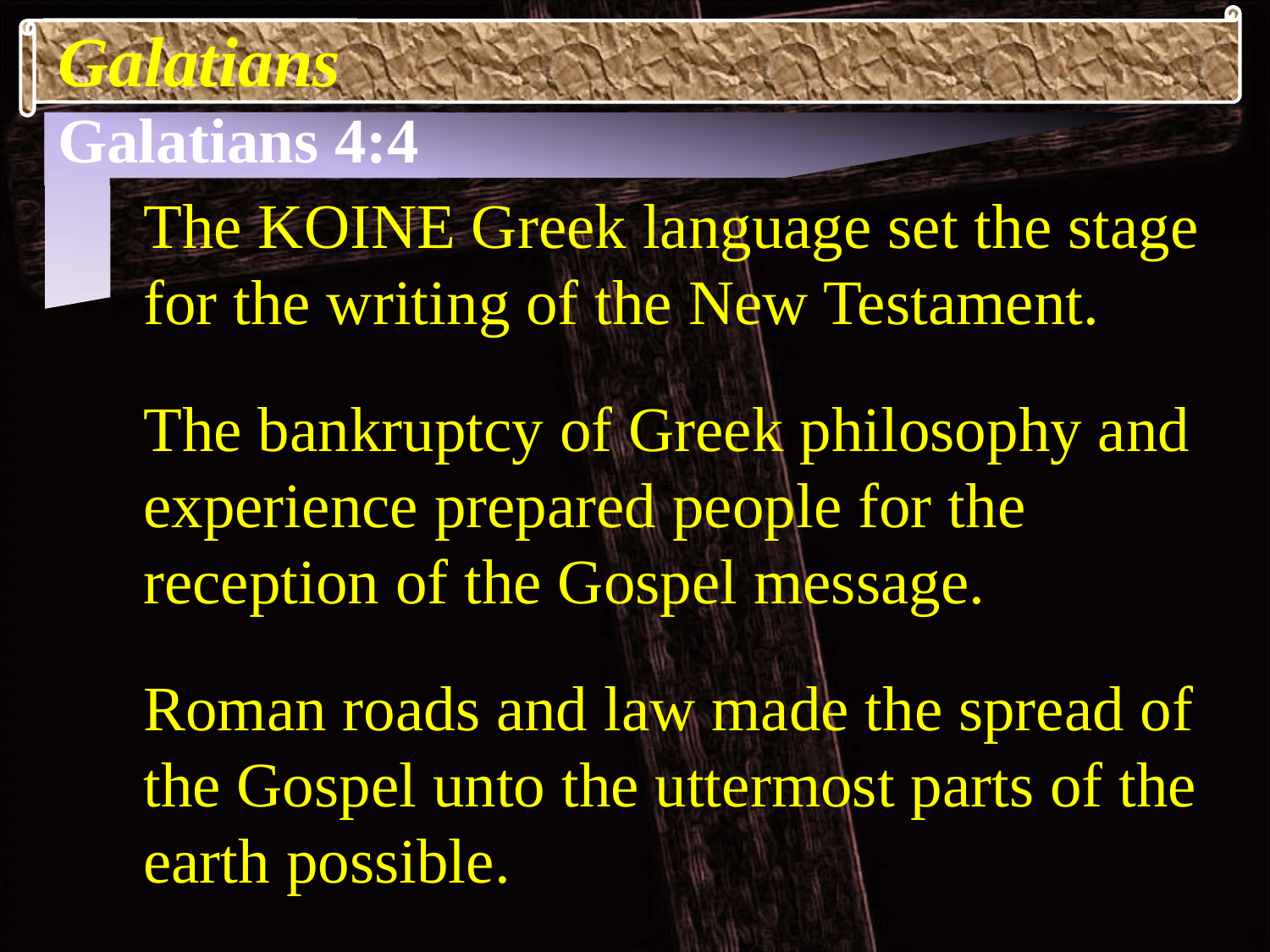#### **Between the Testaments**

- **C. And so God created the perfect time for Christ to come. Galatians 4:4**
	- 1. The complex and descriptive Koine **Greek** language expanded by Alexander the Great prepared the stage for the writing of the New Testament.
	- 2. The bankruptcy of Greek philosophy and experience prepared people to receive the **Gospel**.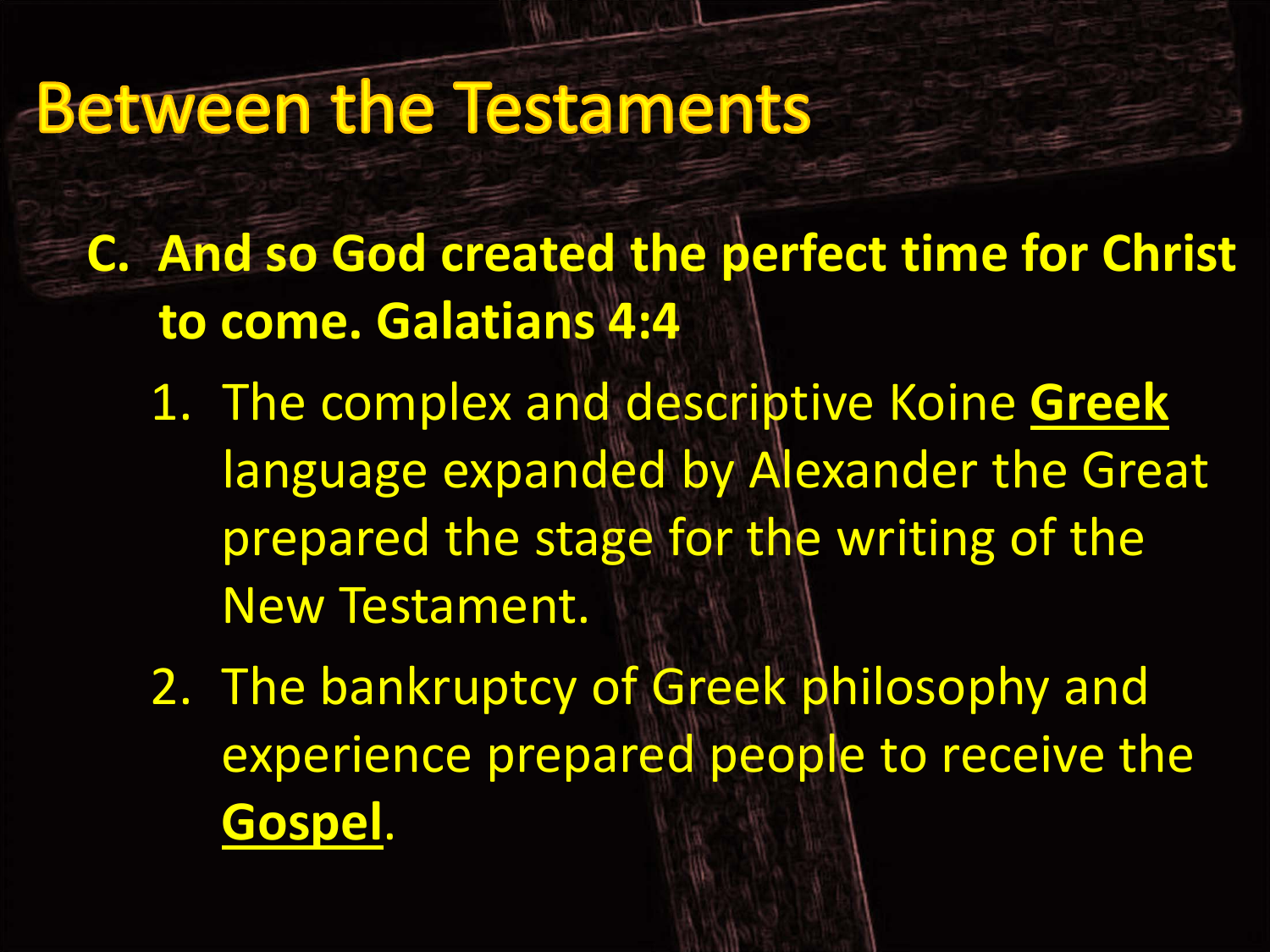#### **Between the Testaments**

3. Roman roads and law allowed the **spread** of the Gospel to the *uttermost parts of the world.*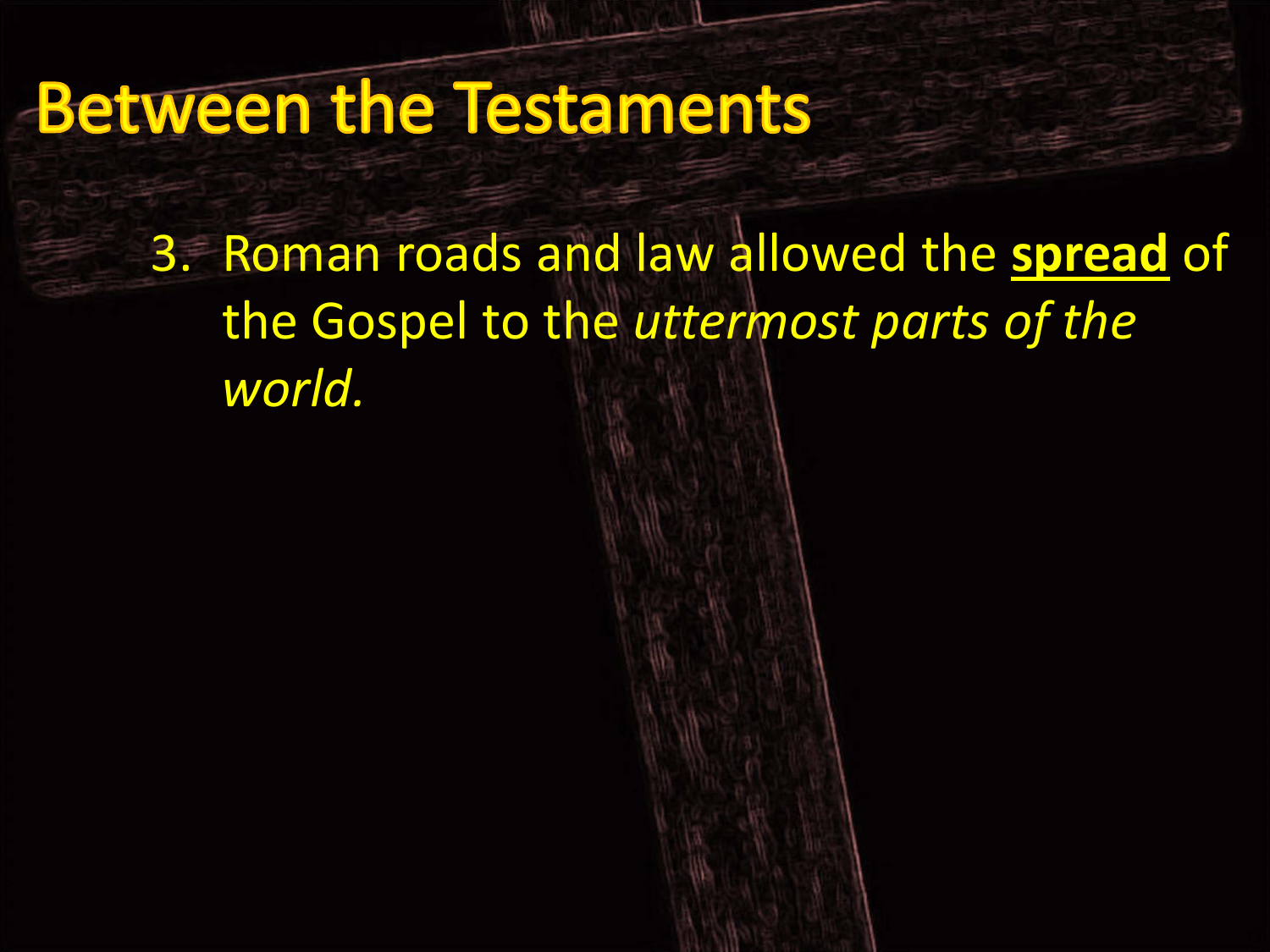# PANORAMA OF THE LIFE OF CHRIST

#### The Gospel Writers

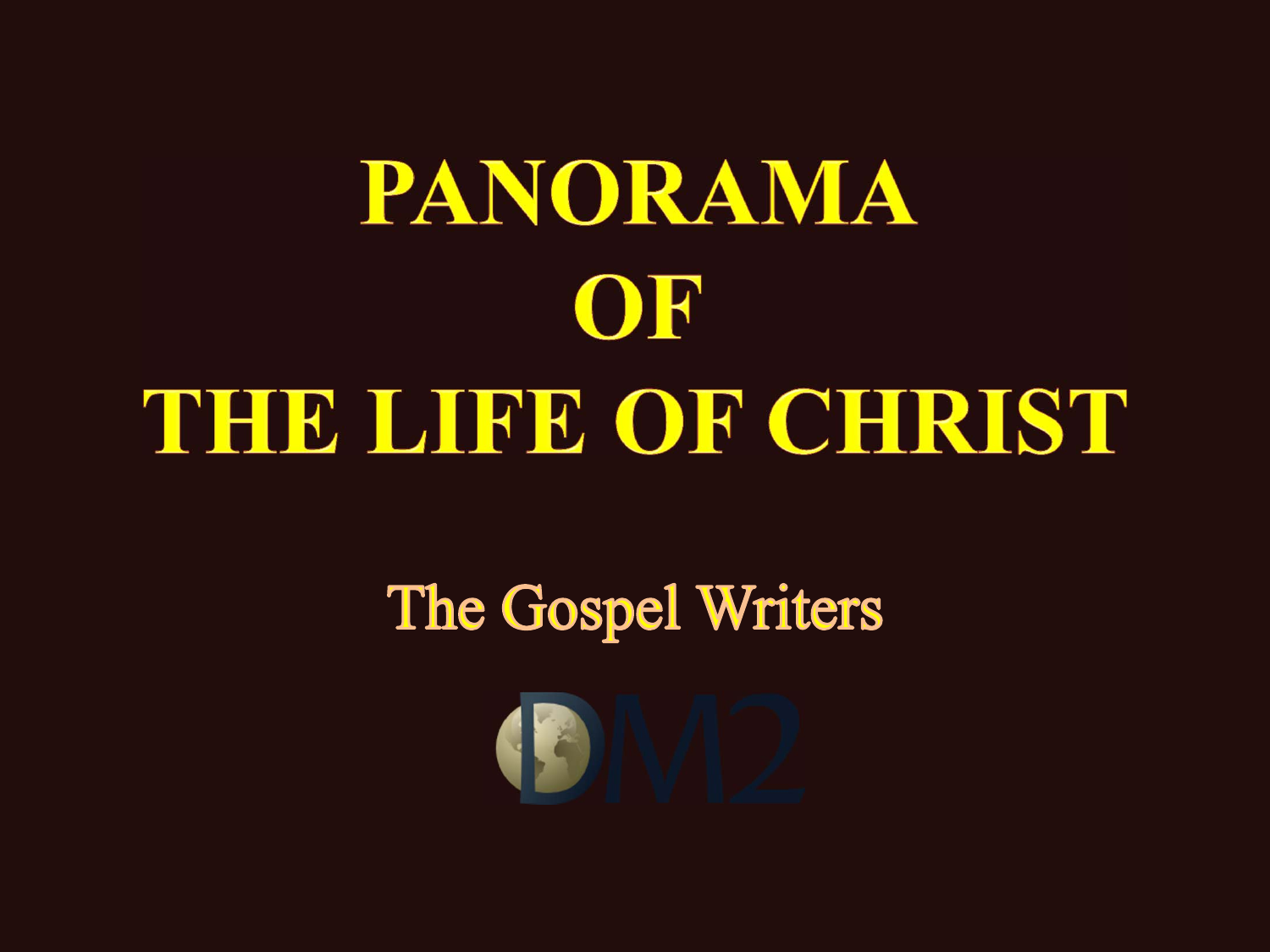#### **Who Wrote the Gospels**

#### **II. The Gospel writers A. Introduction**

- 1. Although there is only one Gospel (one saving message: Jesus died for our sins), the New Testament includes **four** accounts of the life of Jesus Christ called the Gospels.
- 2. The Gospels' four authors reported on the **same** life of Christ, but each emphasized different events and doctrines of particular interest to their different audiences.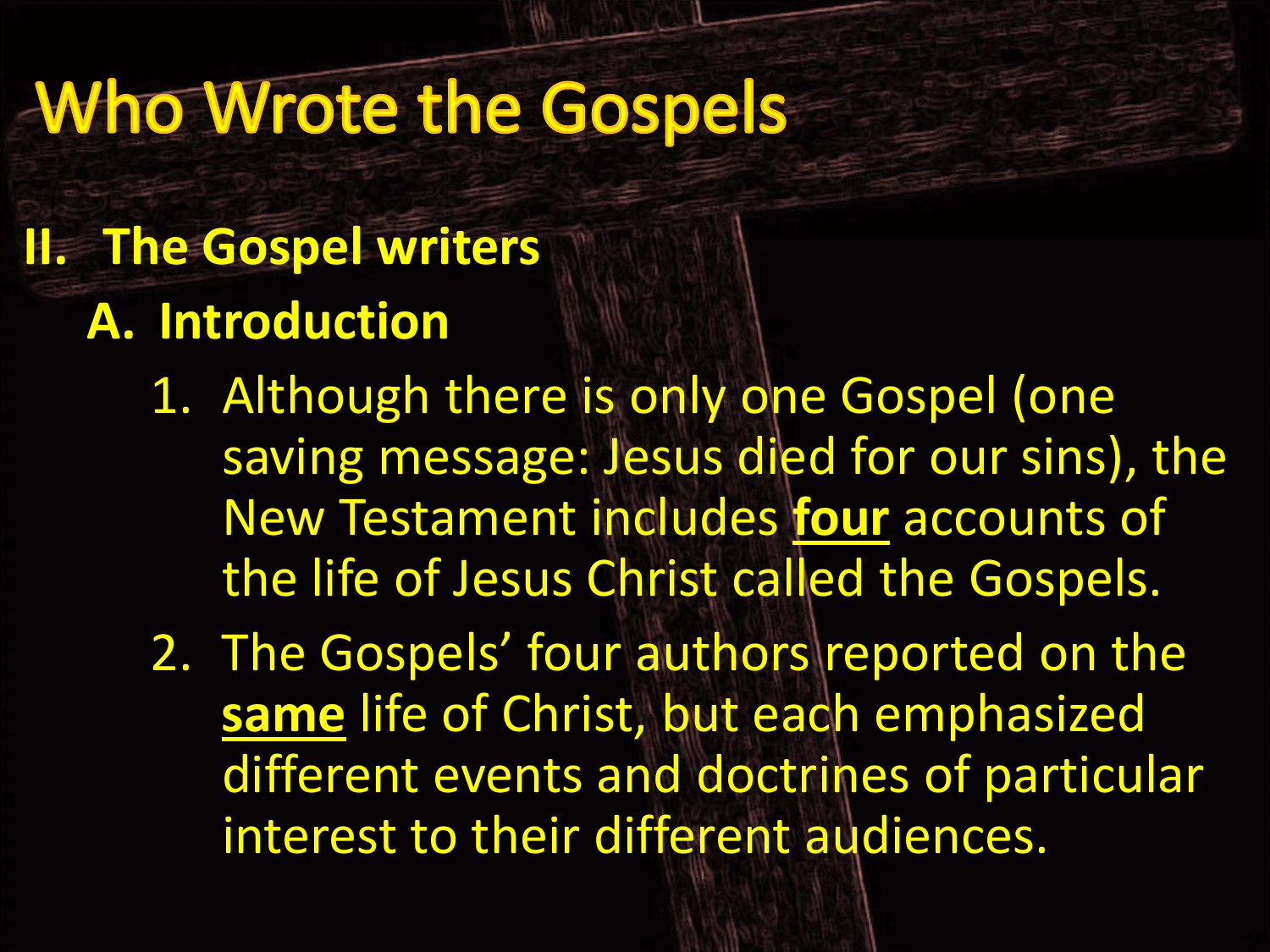#### **Who Wrote the Gospels**

a. Matthew wrote to the Jewish mindset and directed his remarks to the religious **Jews** of his time.

b. Mark wrote to the **Roman** mindset. Romans were people of action who believed that government plus law and order would inevitably control the world (power).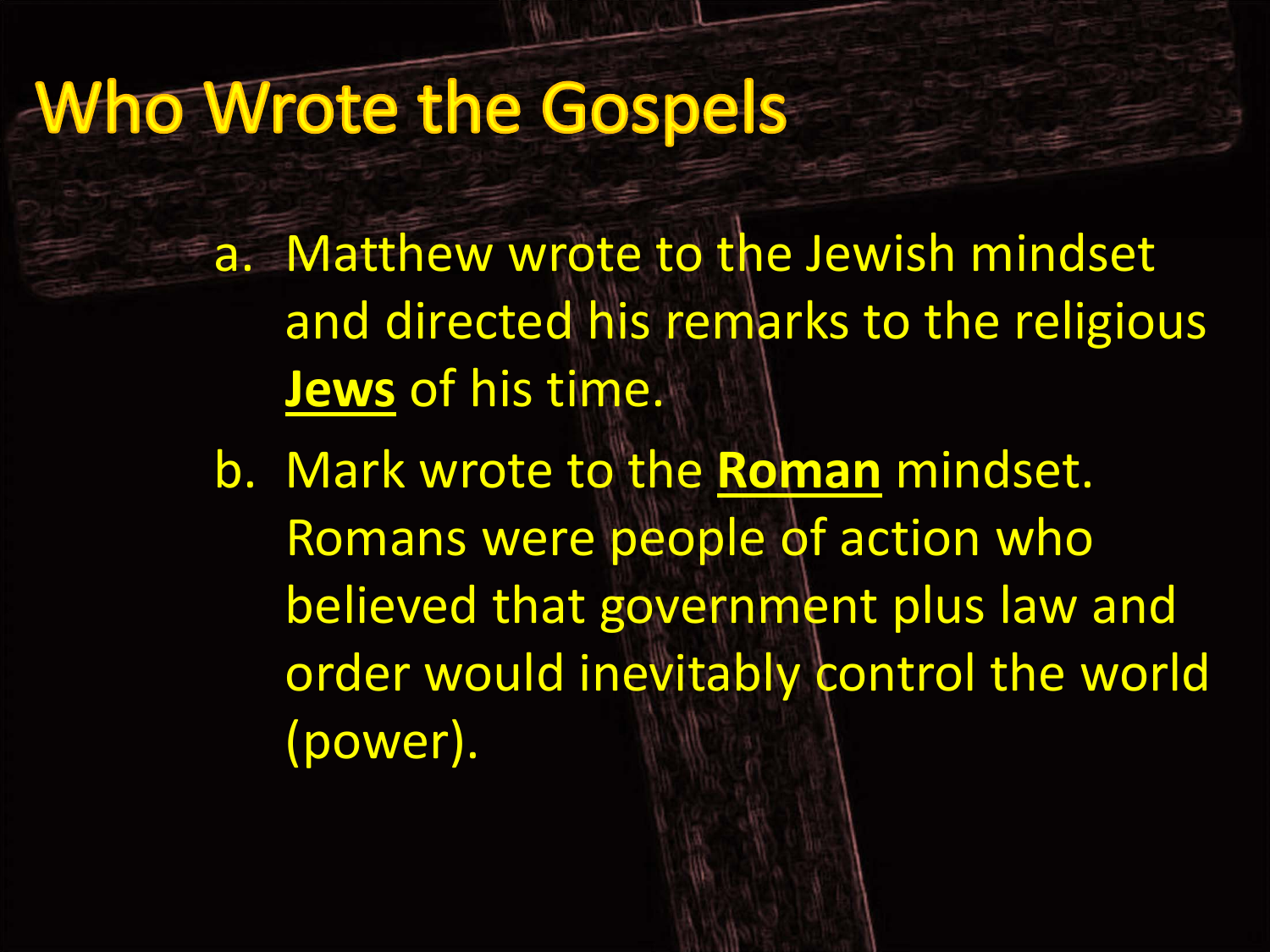#### **Who Wrote the Gospels**

c. Luke wrote to the **Greek** mindset. The Greek was the thinking person.

d. John wrote directly to the whole **world** so that all could understand who Jesus is and believe in Him as Savior.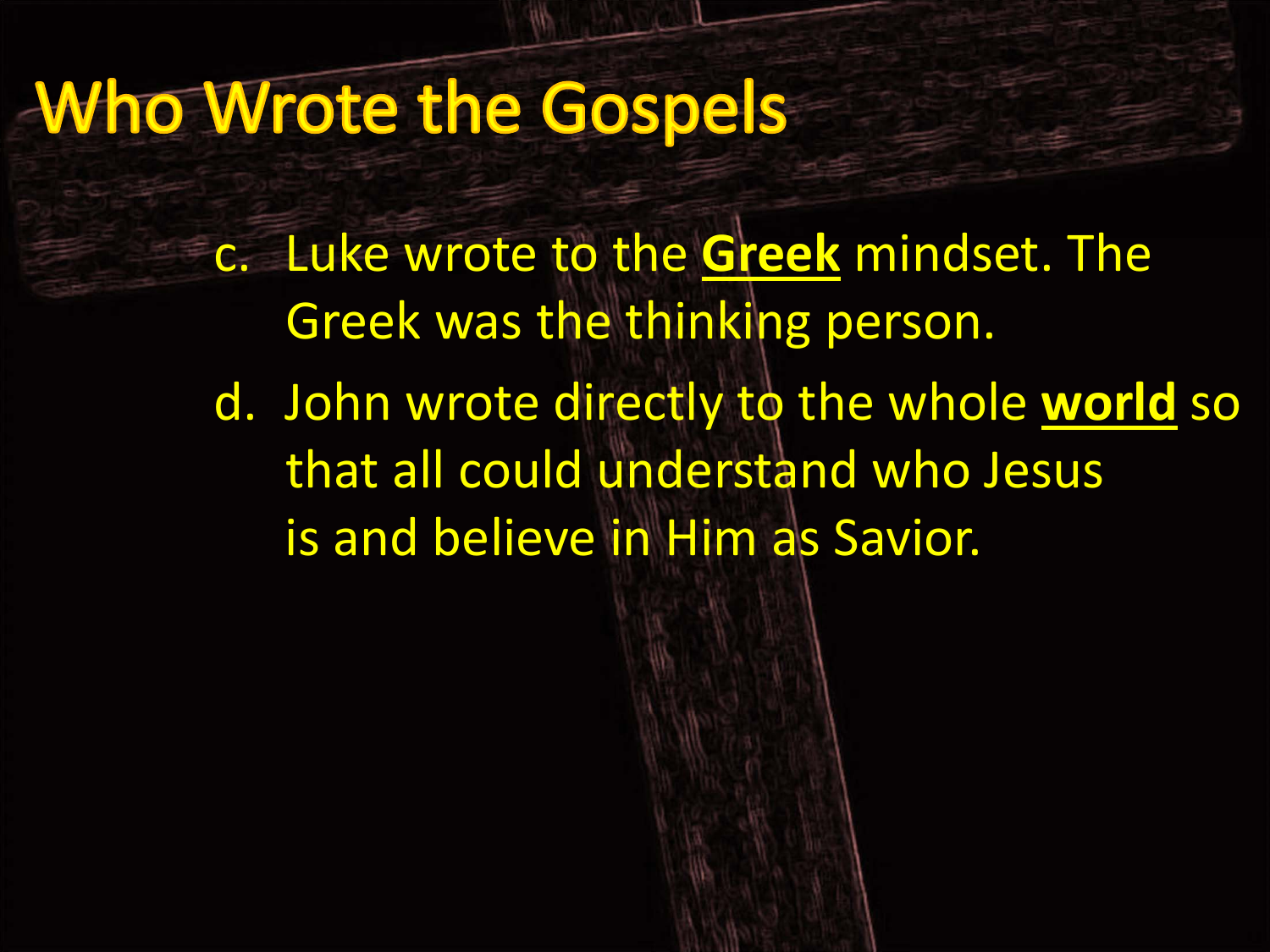- 3. Each Gospel writer tailored his account of Christ's **life** to his specific audience.
	- a. Matthew demonstrated that the religious **man** needs the Messiah, not religion; therefore, he bashed the Pharisees and all religious pretentions.
	- b. Mark showed that the man of **power** needs a Savior who has the power to save him; therefore, he described the most miracles.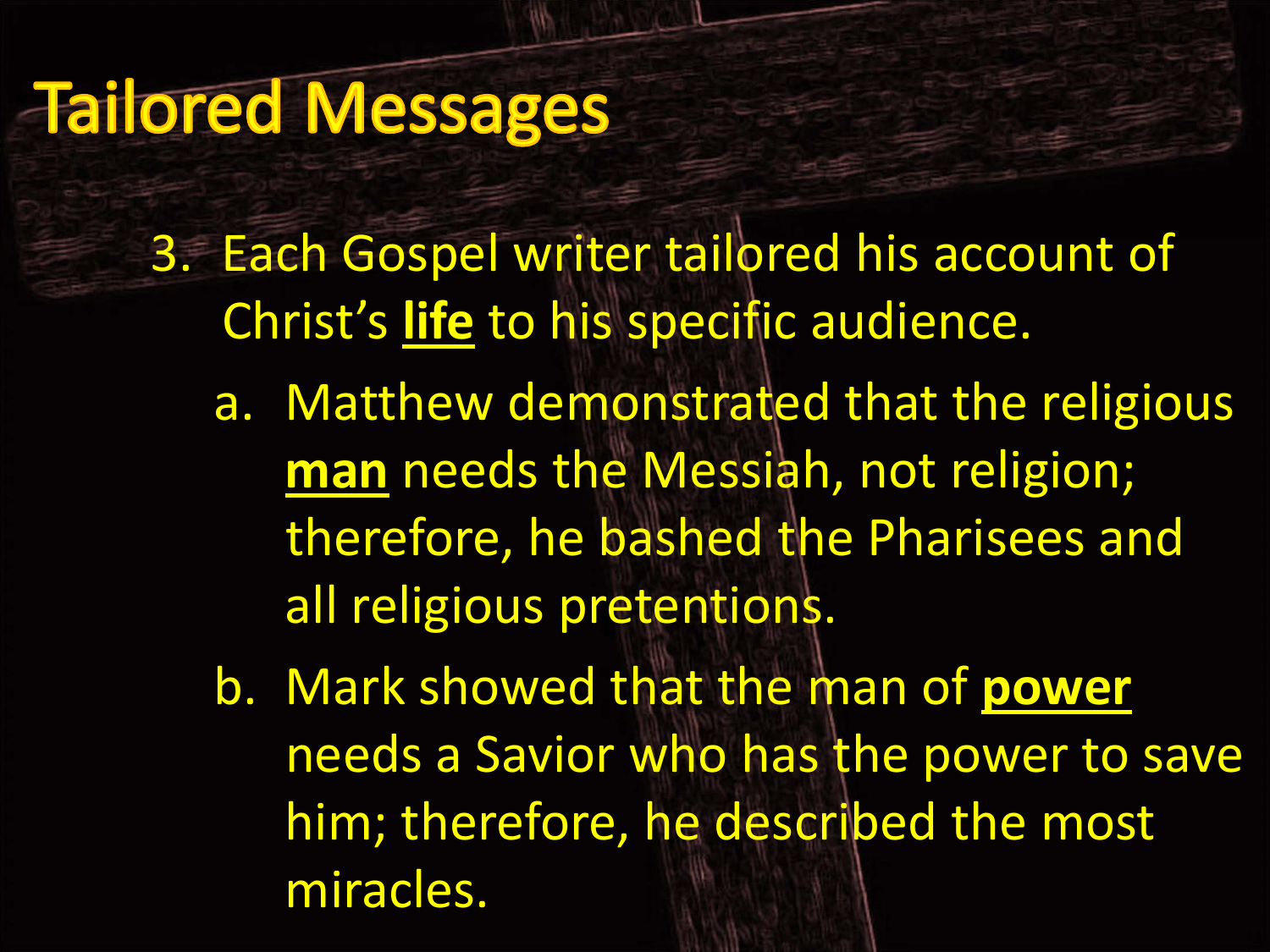c. Luke informed the thinking man that only One Person could meet all his **mental** and spiritual needs.

d. John showed that all men everywhere need to **know** about and believe in the Savior.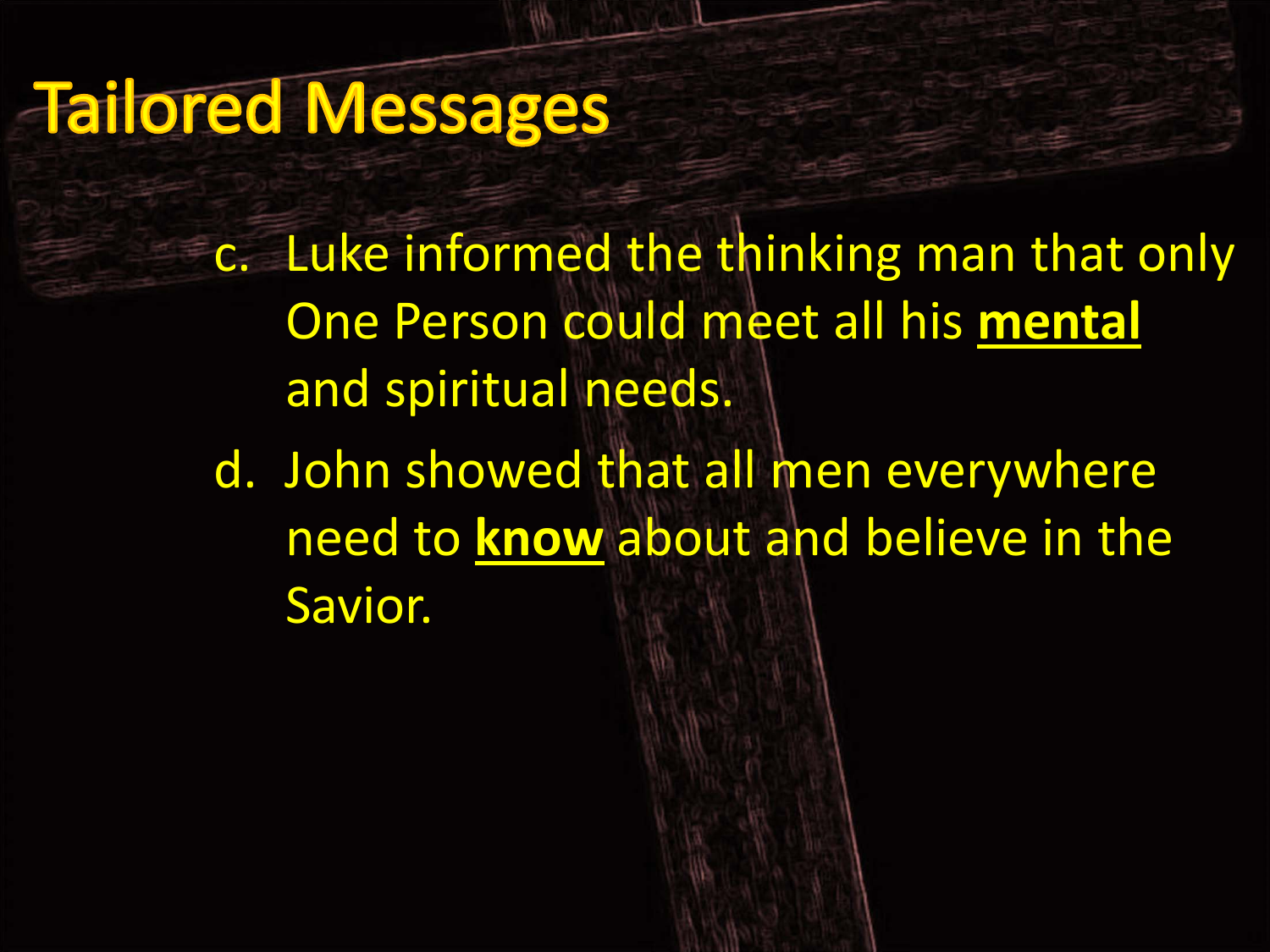- 4. Matthew, Mark, and Luke's Gospels are **called** the Synoptic Gospels.
	- a. The Synoptic Gospels cover the **same** information.
	- b. Although Matthew, Mark, and Luke each had distinctive purposes, all three had similar views of the **facts** and events surrounding Christ's life.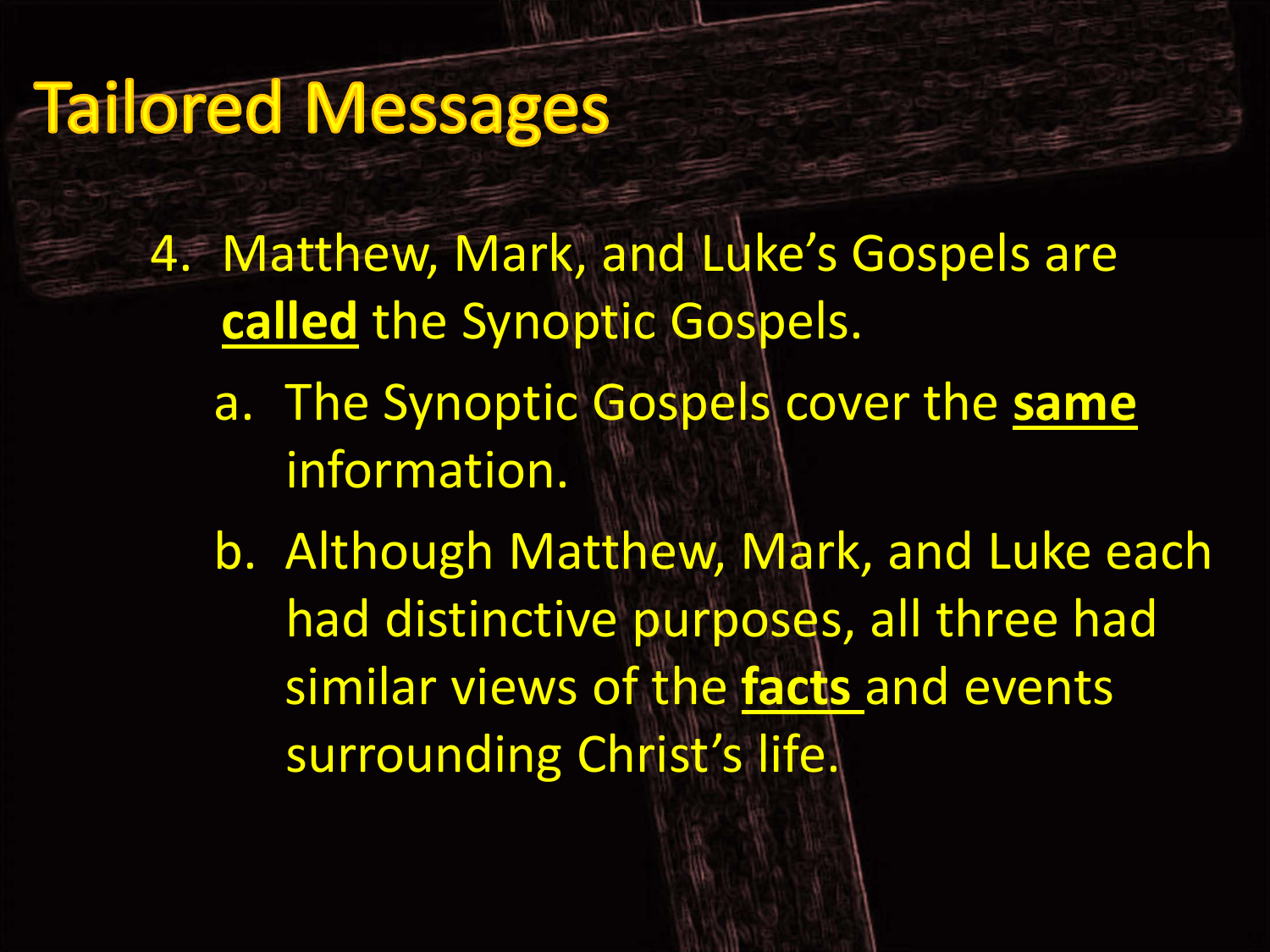c. Unlike the Synoptic Gospels that cover many of the same events and information, about **90%** of John's information is unique to his Gospel.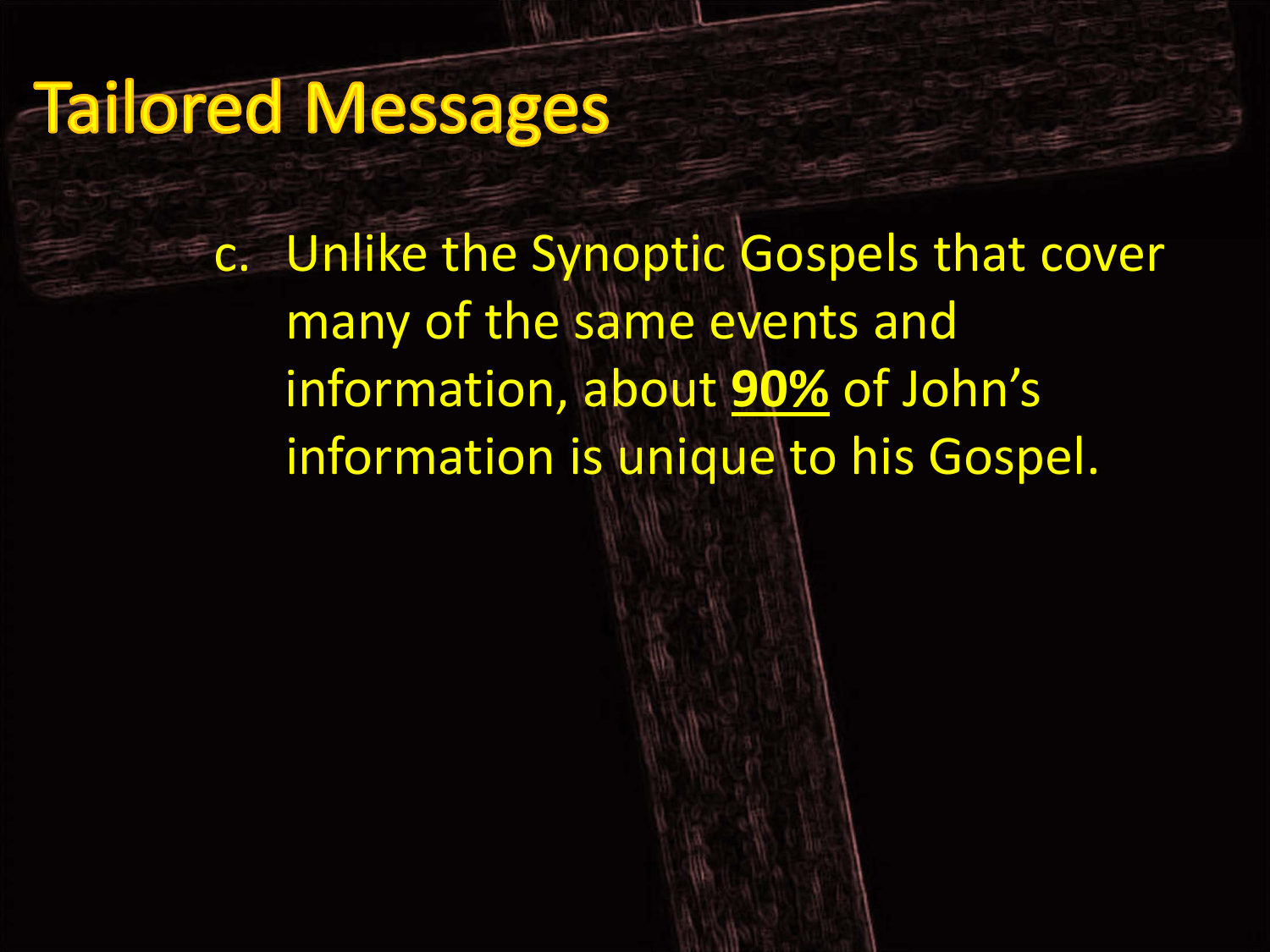#### **B. Matthew**

- 1. Matthew wrote to show unbelieving **Jews** that Jesus was the promised Messiah and to encourage Jewish believers.
- 2. The characteristics of Matthew's Gospel
	- a. Matthew emphasized the **teaching** ministry of Jesus. He quoted the longest sections of Jesus' discourses, His teachings.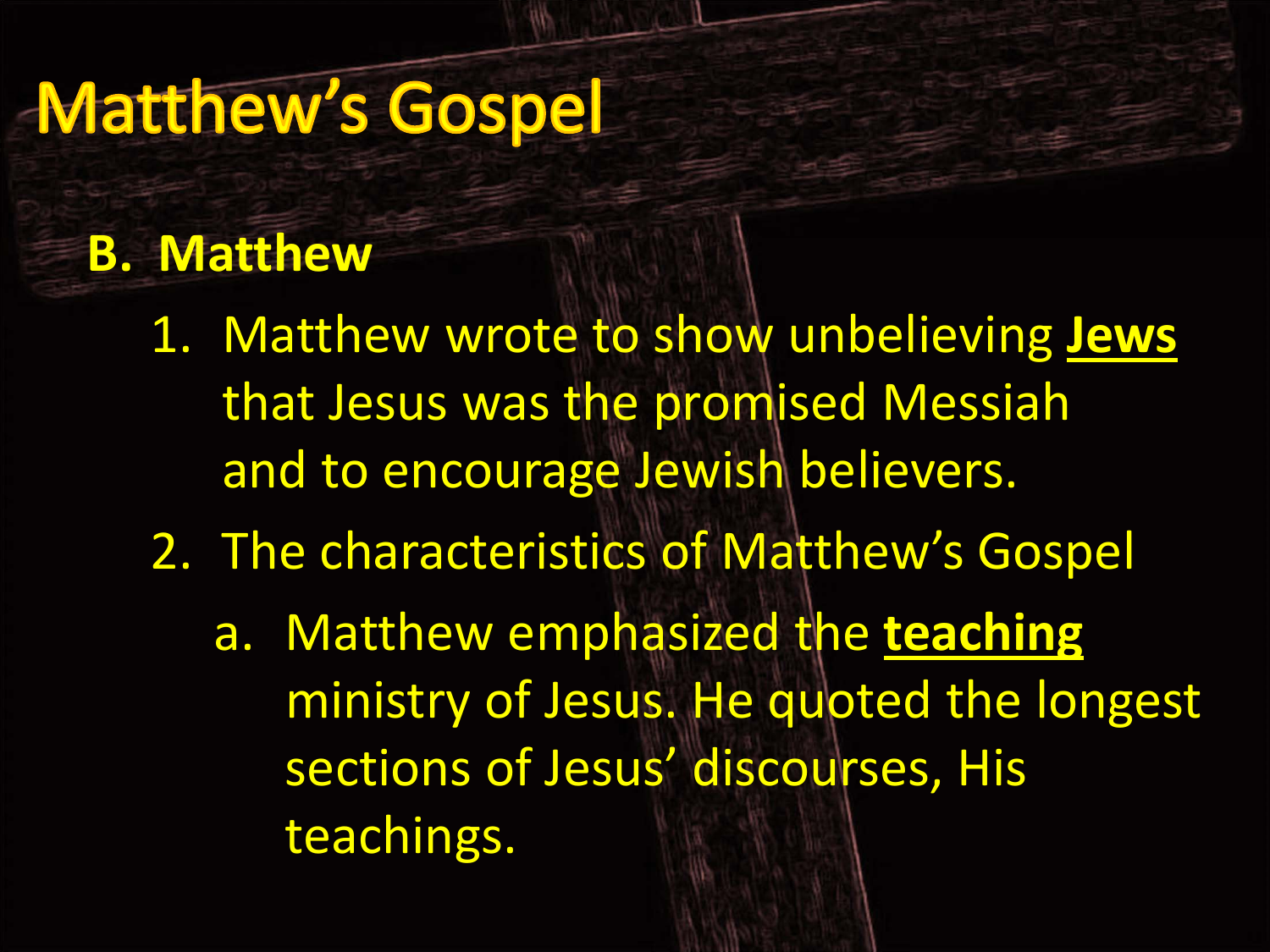b. Instead of strictly following the historical flow (chronology) of the life of Jesus, Matthew also arranged his material according to **subjects** (themes). 1) Chapters 1‐4 are chronological. 2) Chapters 5-13 are thematic. 3) Chapters 14‐28 are again chronological.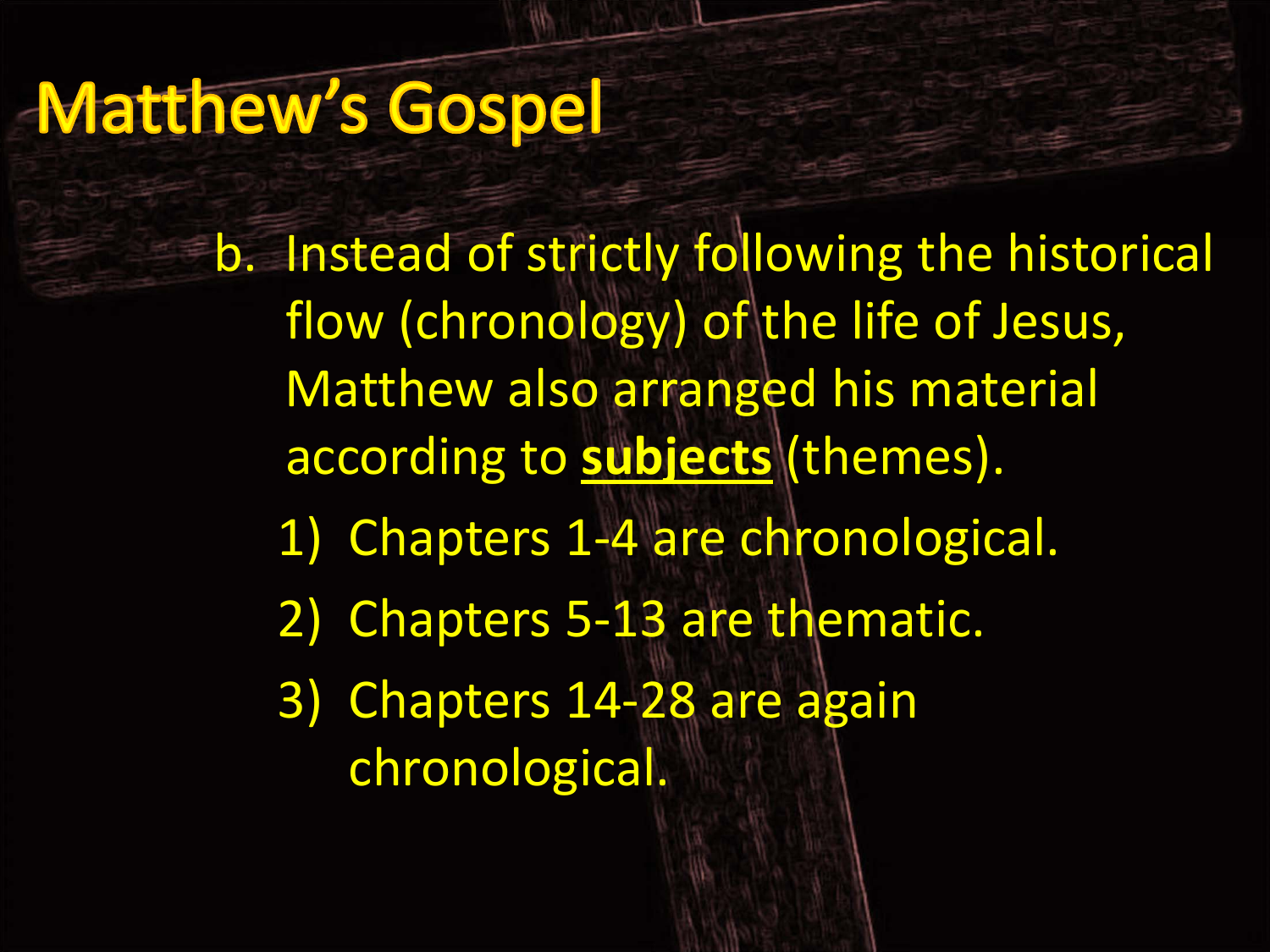c. Because of his Jewish audience, Matthew included the most **quotes** from the Old Testament.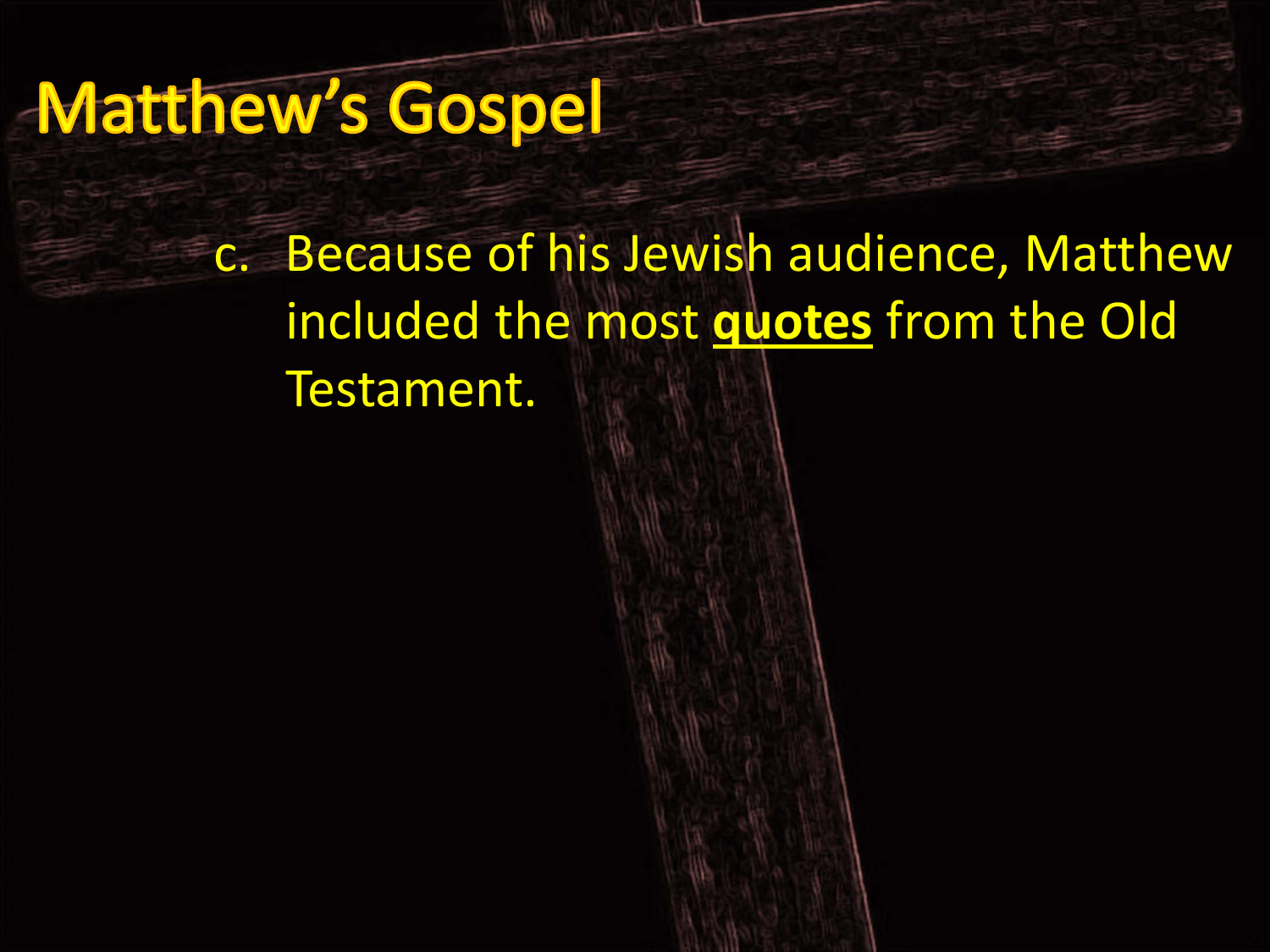1) Matthew included many references to Gentiles who responded to the message of Messiah, thereby encouraging **Jews** to respond to Jesus also. (Matthew  $2:1-12$  – the Magi; Matthew 8:5‐13 – the Centurion; Matthew 15:22‐28 – Canaanite woman; Matthew 28:19 – the Great Commission)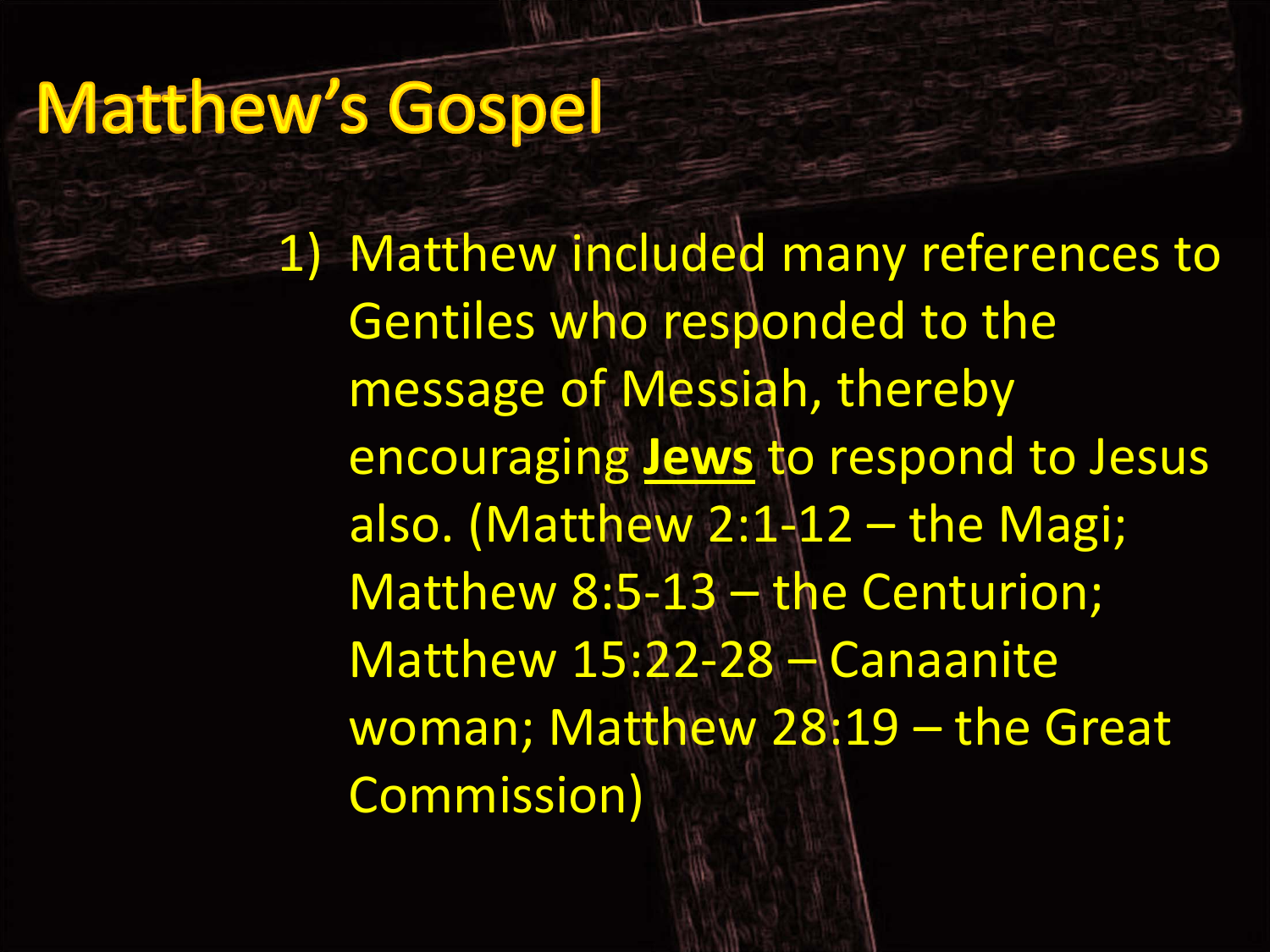#### d. Matthew focused on Messiah as the **King**.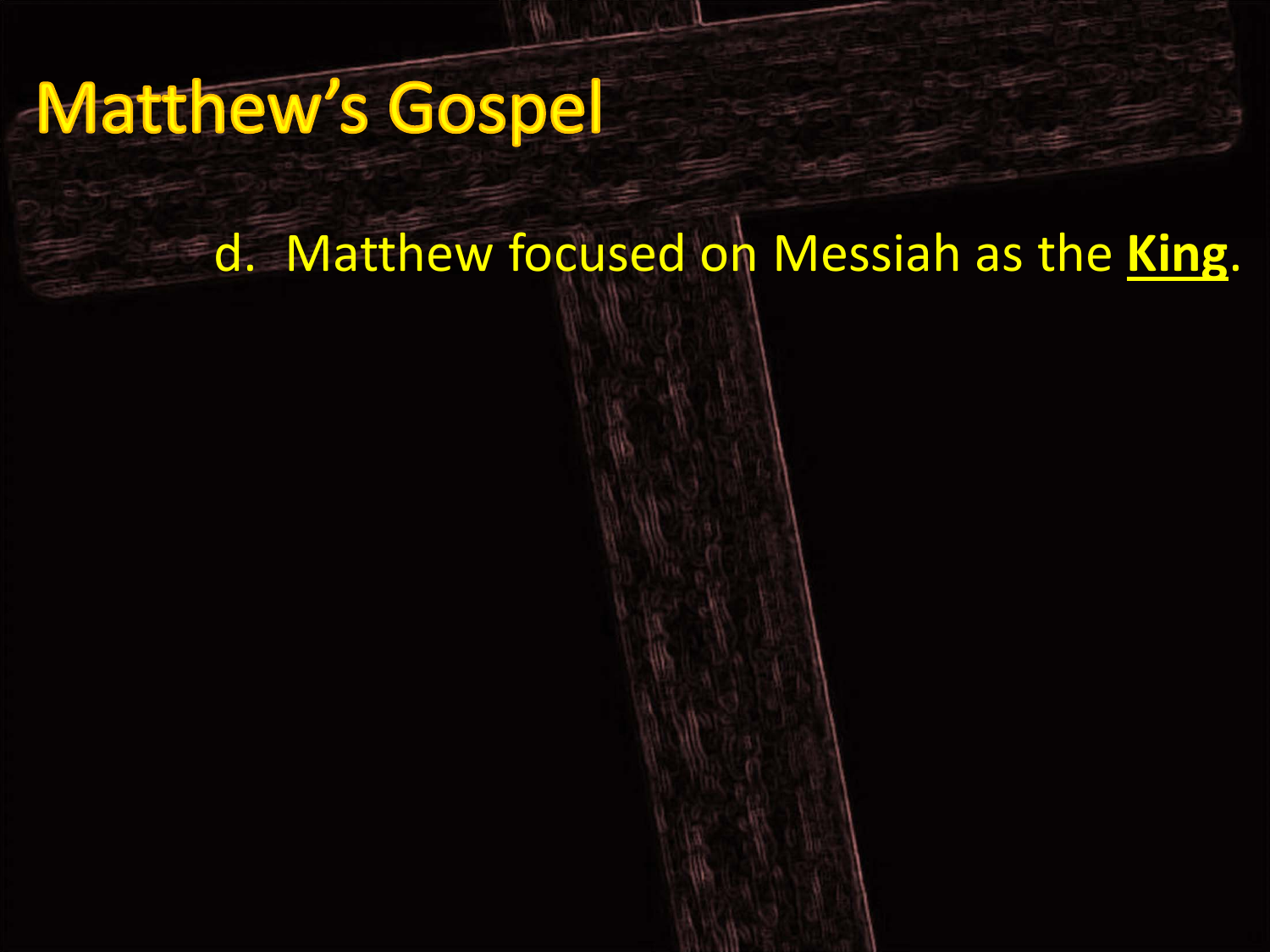#### **C. Mark**

1. The author of the Book of Mark was probably John‐Mark of **Acts** 12:12.

a. Mark's Gospel is often called **Peter's** Gospel because many scholars believe Mark got his information from the apostle Peter since it seems to reflect Peter's perspective.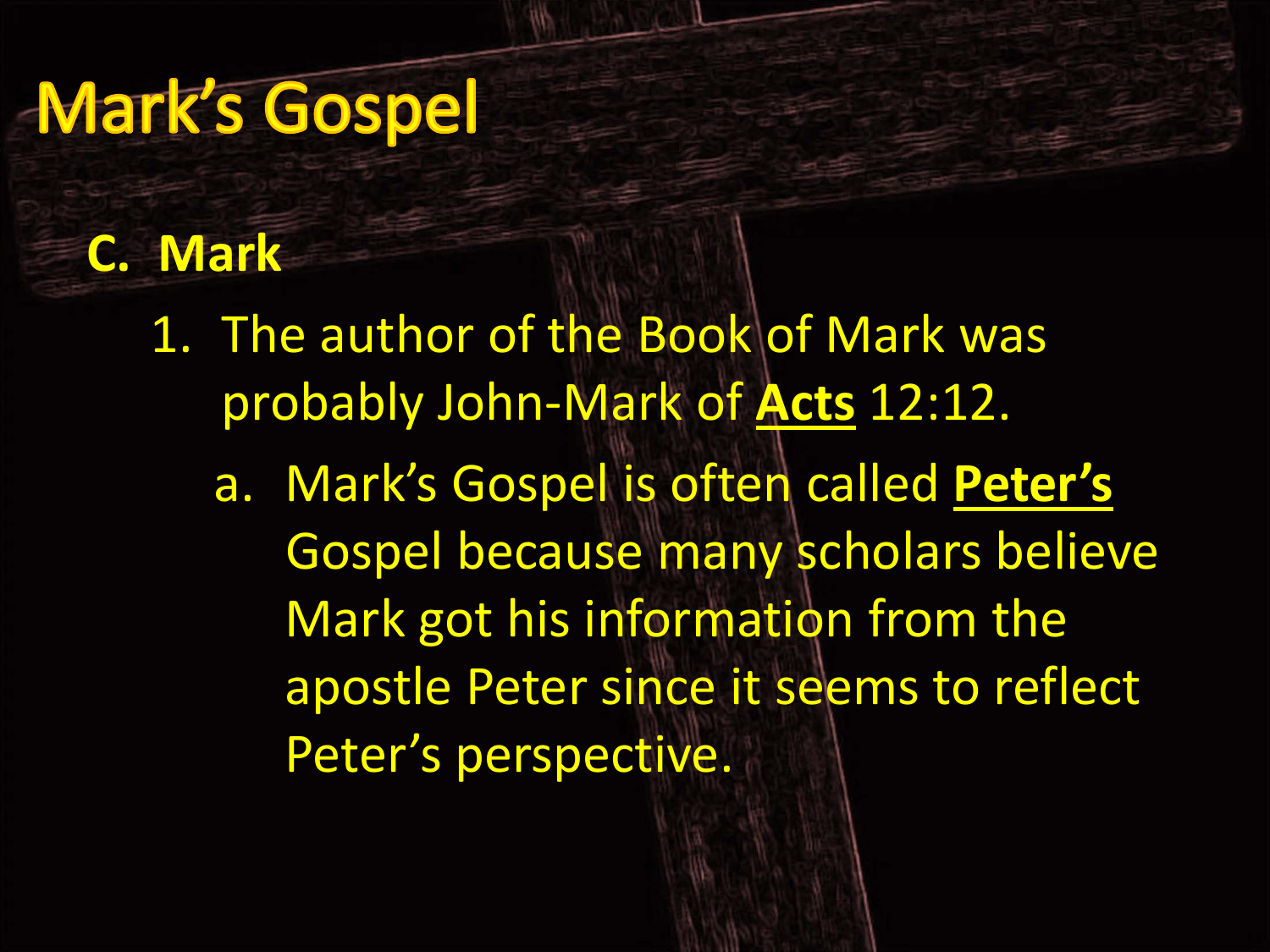b. Mark's mother Mary was <sup>a</sup> prominent, wealthy Christian in the Jerusalem church. Her **home** was one of the early church's meeting places. Acts 12:12

- c. Peter apparently went to this house often because the servant **girl** recognized his voice at the gate. Acts 12:13‐16
- d. Mark accompanied Paul and Barnabas, his uncle, on the **first** missionary journey.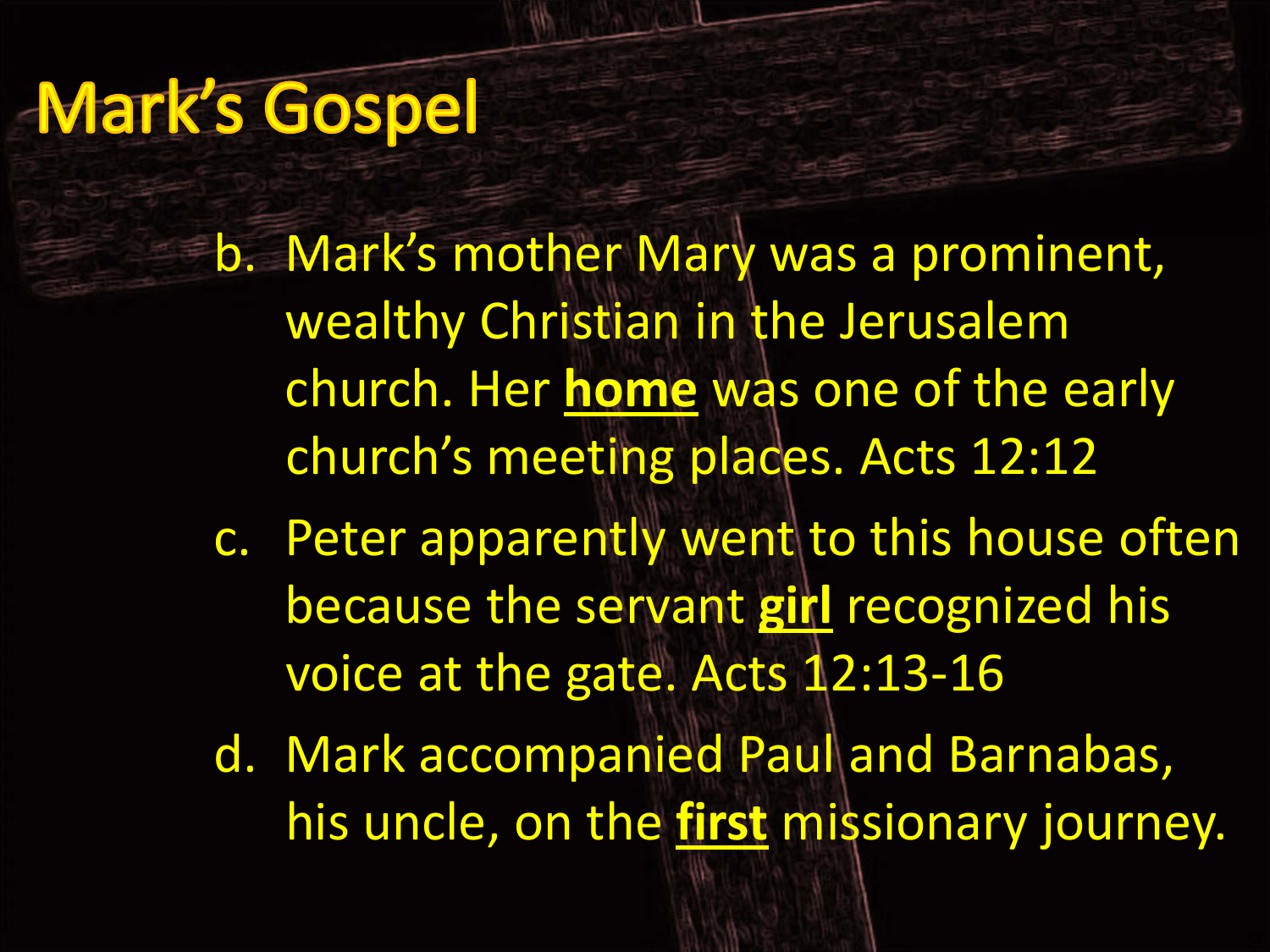2. Characteristics of Mark's Gospel a. Mark wrote <sup>a</sup> Gospel of **action**. 1) Mark wrote this Gospel of action to people of action, the **Romans**. 2) This Gospel of **action** is graphic and descriptive.

3) This Gospel of action contains only **two** of Christ's sermons.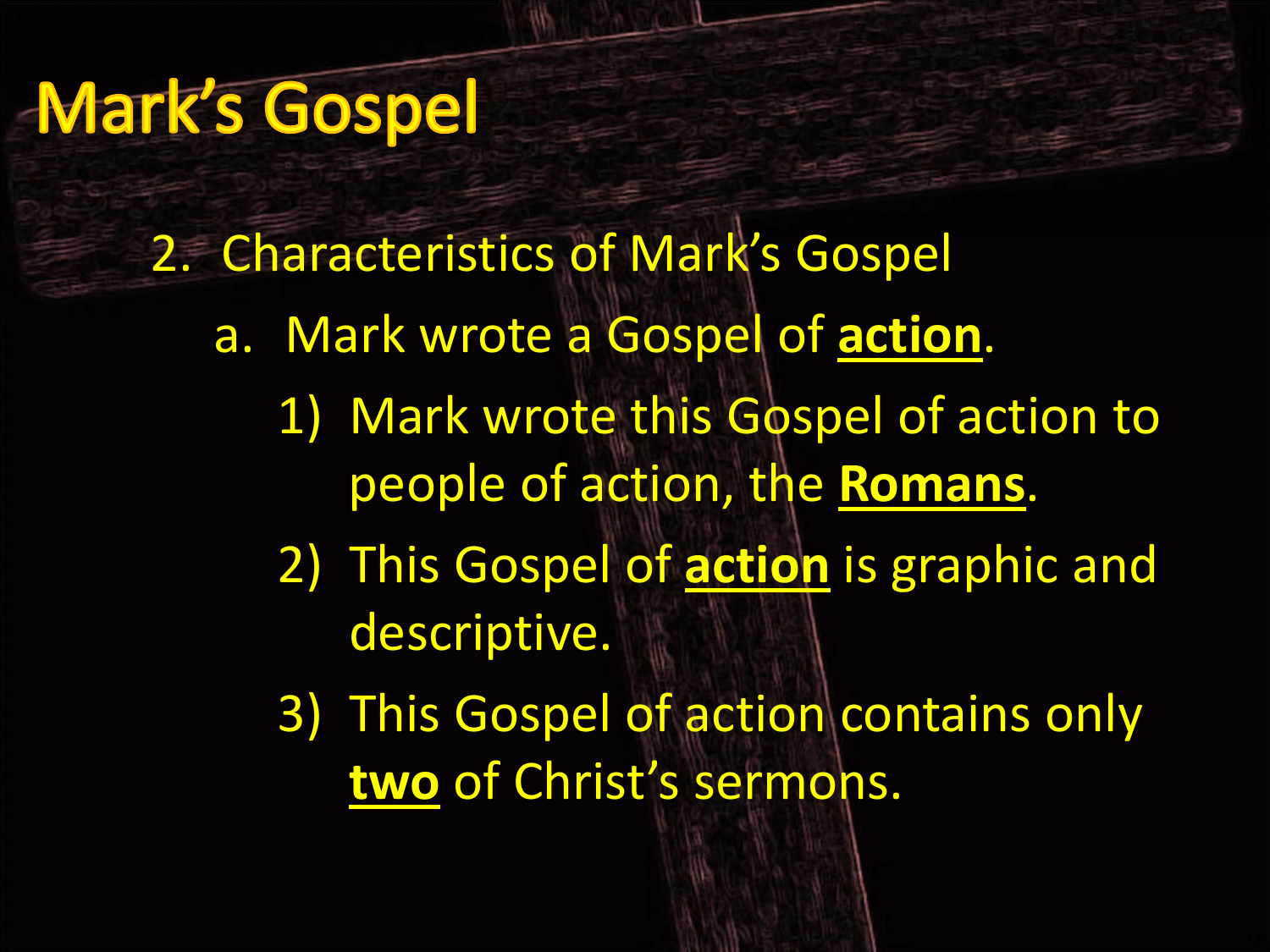- b. Mark rarely quoted from the **Old** Testament because most Romans weren't familiar with it.
- c. Mark explained **Jewish** customs, indicating that he wrote to foreigners unfamiliar with Jewish life.
- d. Mark used the language of the street because he wrote for the **common** man.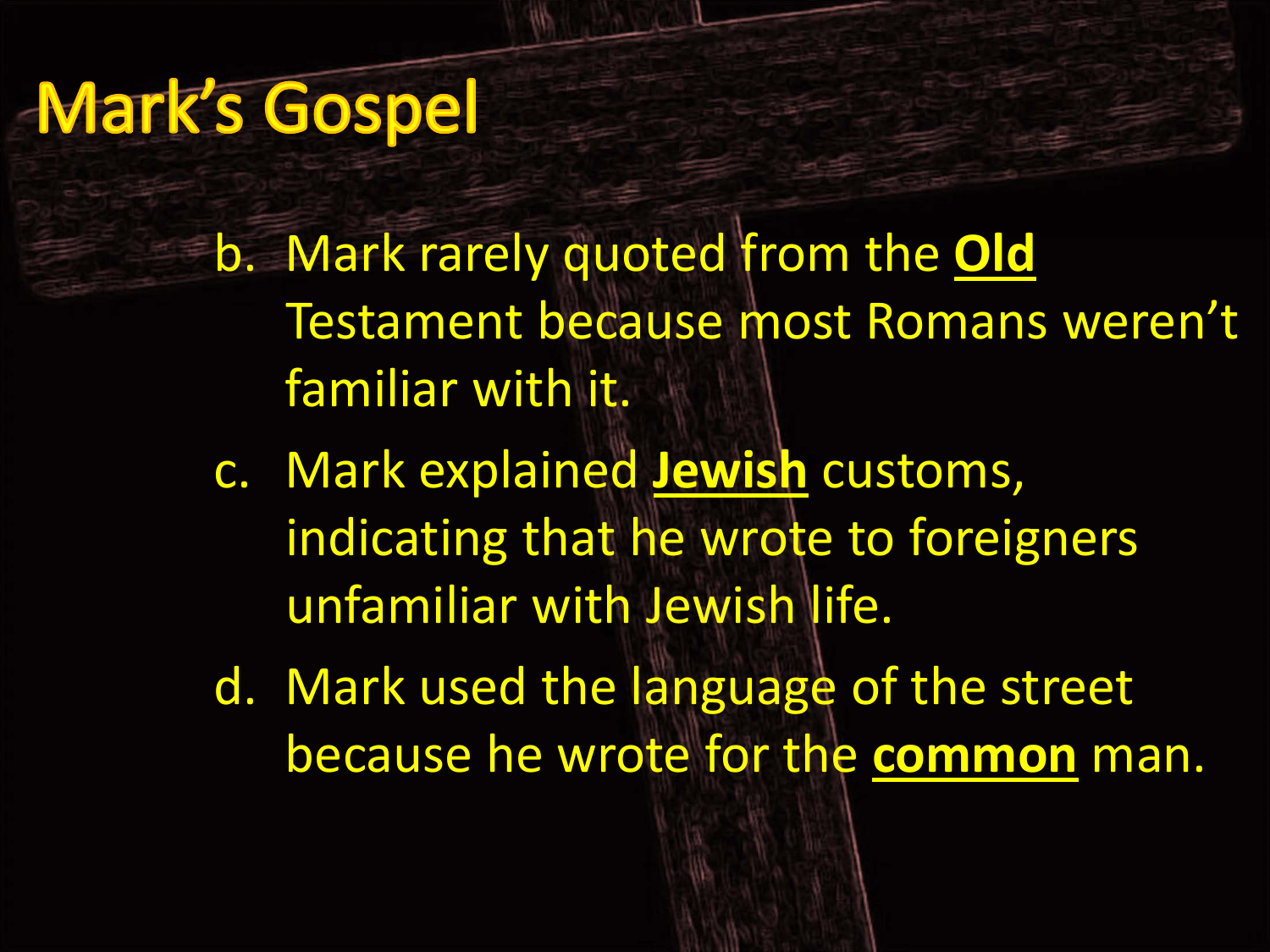1) Mark used broken sentence structures, colloquialisms (colorful language), and extra expressions that may reflect Peter's **style** of teaching. 2) Mark used the Greek connective word *kai*, meaning *and*, 1,094 times, emphasizing **one** action followed by another action in quick succession.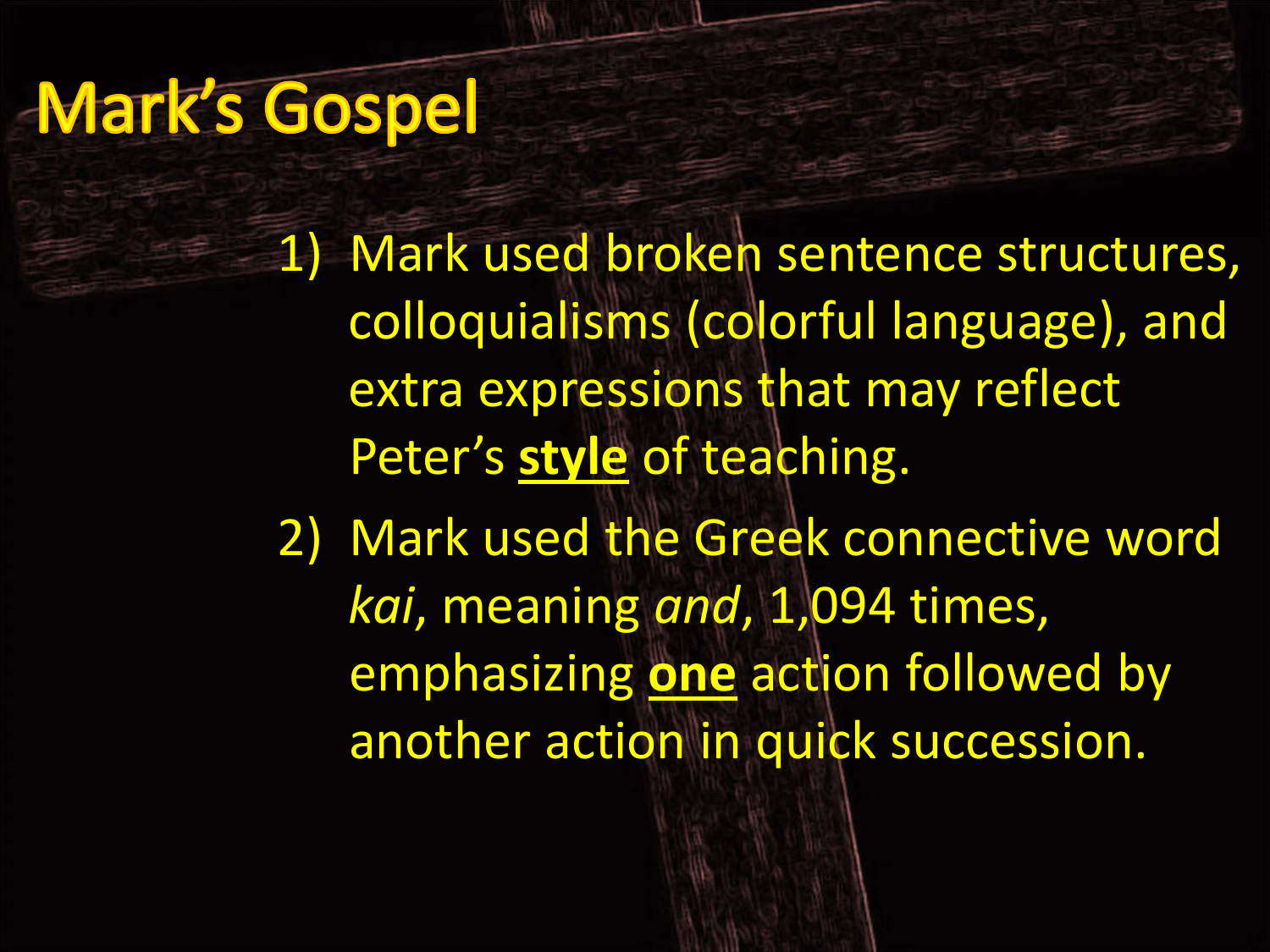3) Mark used the historic present tense **151** times to depict action in progress. 4) Mark's frequent use of the imperfect tense **drew** vivid pictures of the action.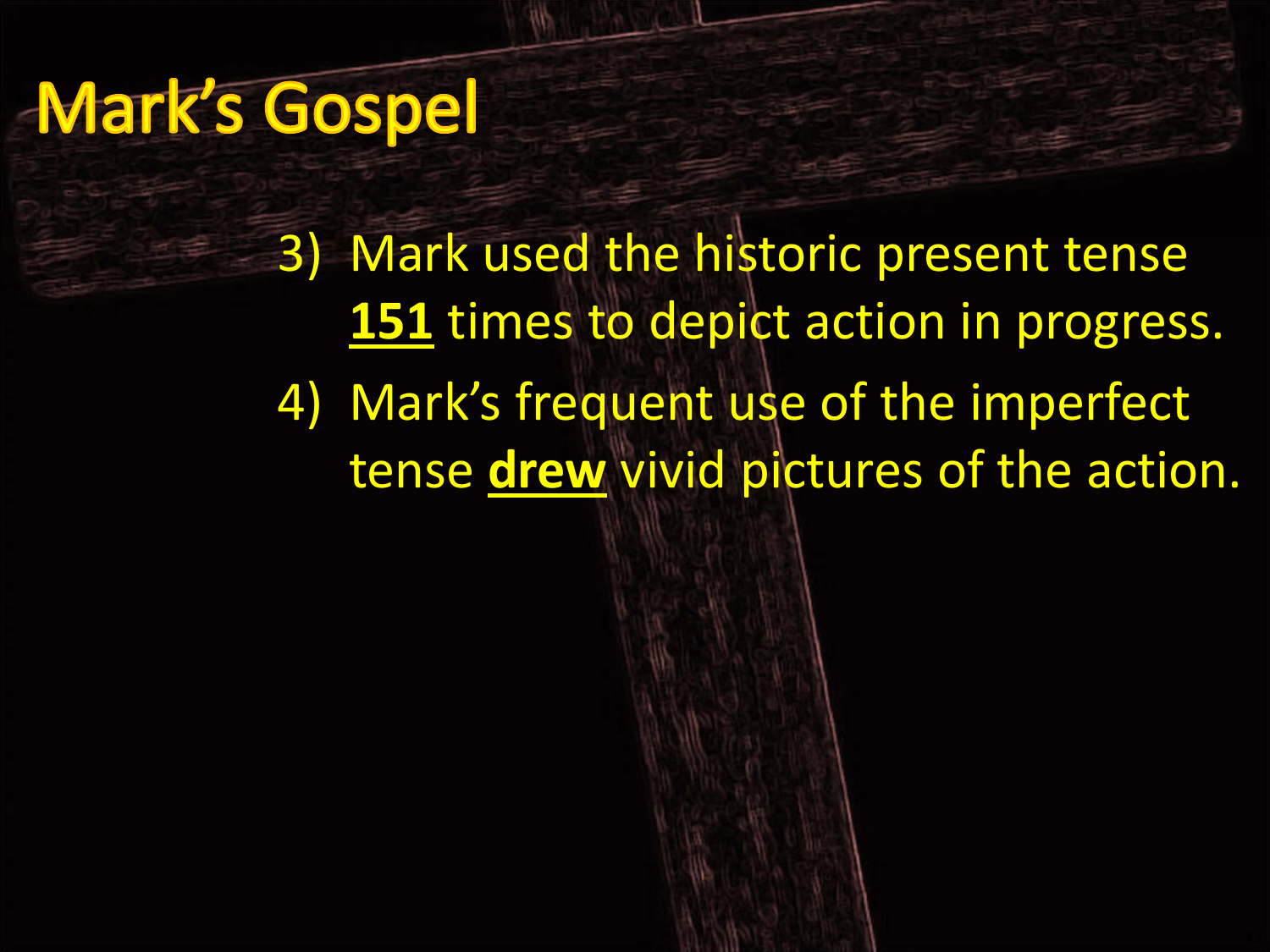#### e. Mark presented Messiah as the **Servant** of Yahweh in fulfillment of Isaiah 42:1.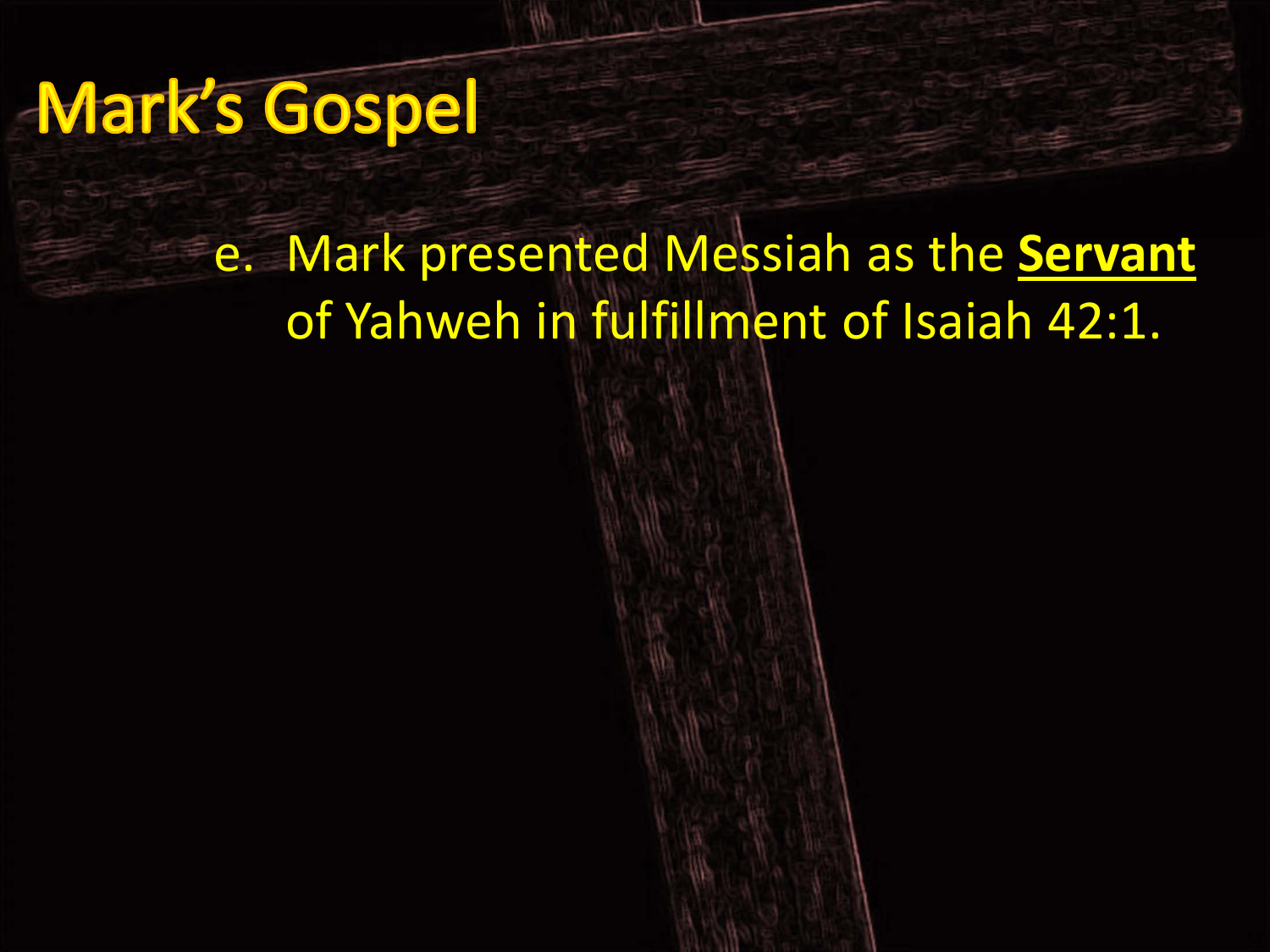#### **D. Luke**

- 1. Luke, <sup>a</sup> good historian, provided <sup>a</sup> detailed account of the **life** of Christ, the most complete narrative of the four Gospels.
	- a. Luke was not <sup>a</sup> participant in these events, so, as <sup>a</sup> **good** historian, he relied on the testimony of eyewitnesses.
	- b. Luke also used **written** accounts available at the time. Luke 1:1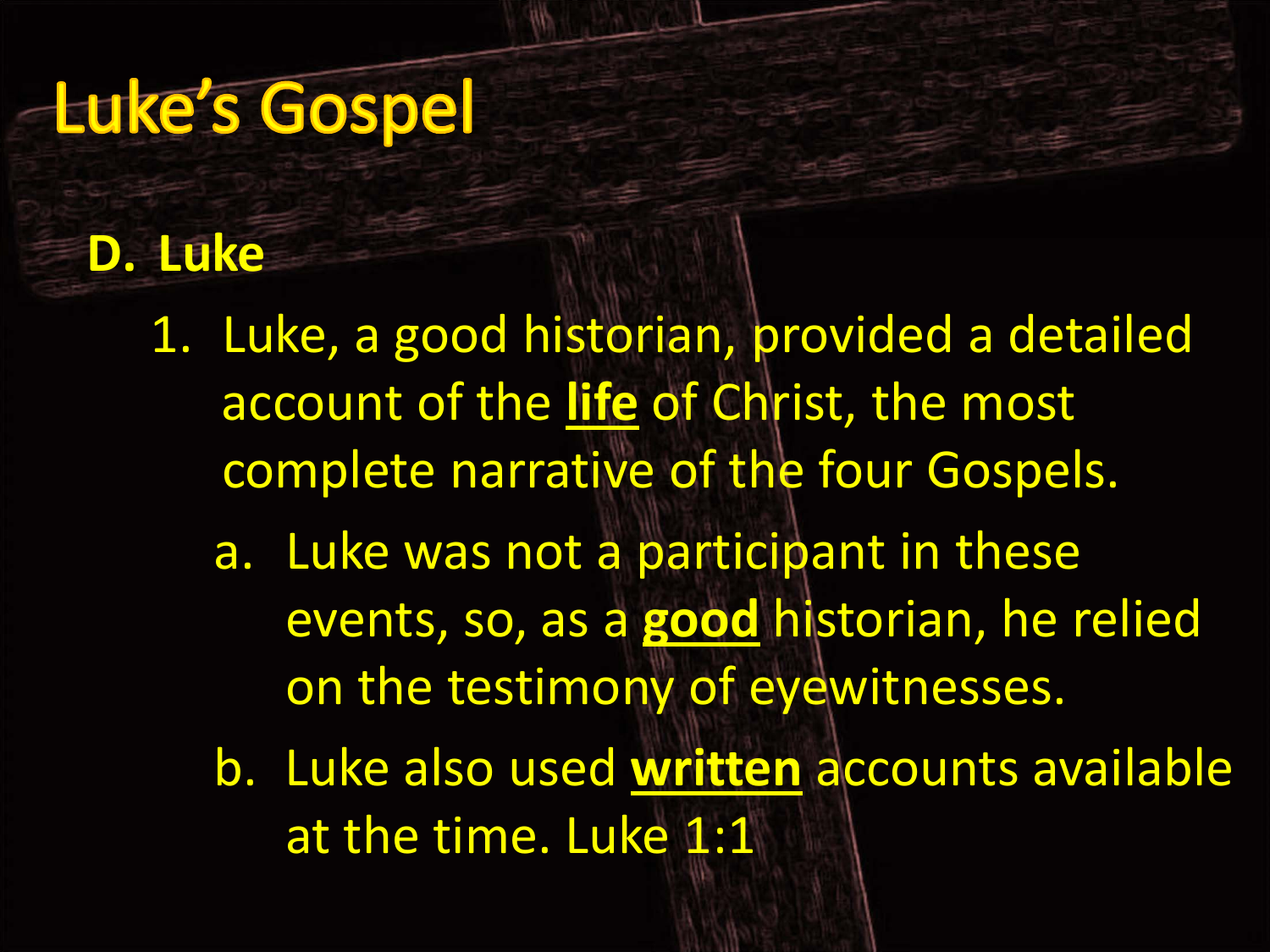- 2. Why did Luke want to create an accurate and complete account of the **life** of Christ?
	- a. Luke wanted to strengthen the **faith** of Gentile believers.
	- b. Luke wanted to stimulate unbelievers to believe and be **saved**.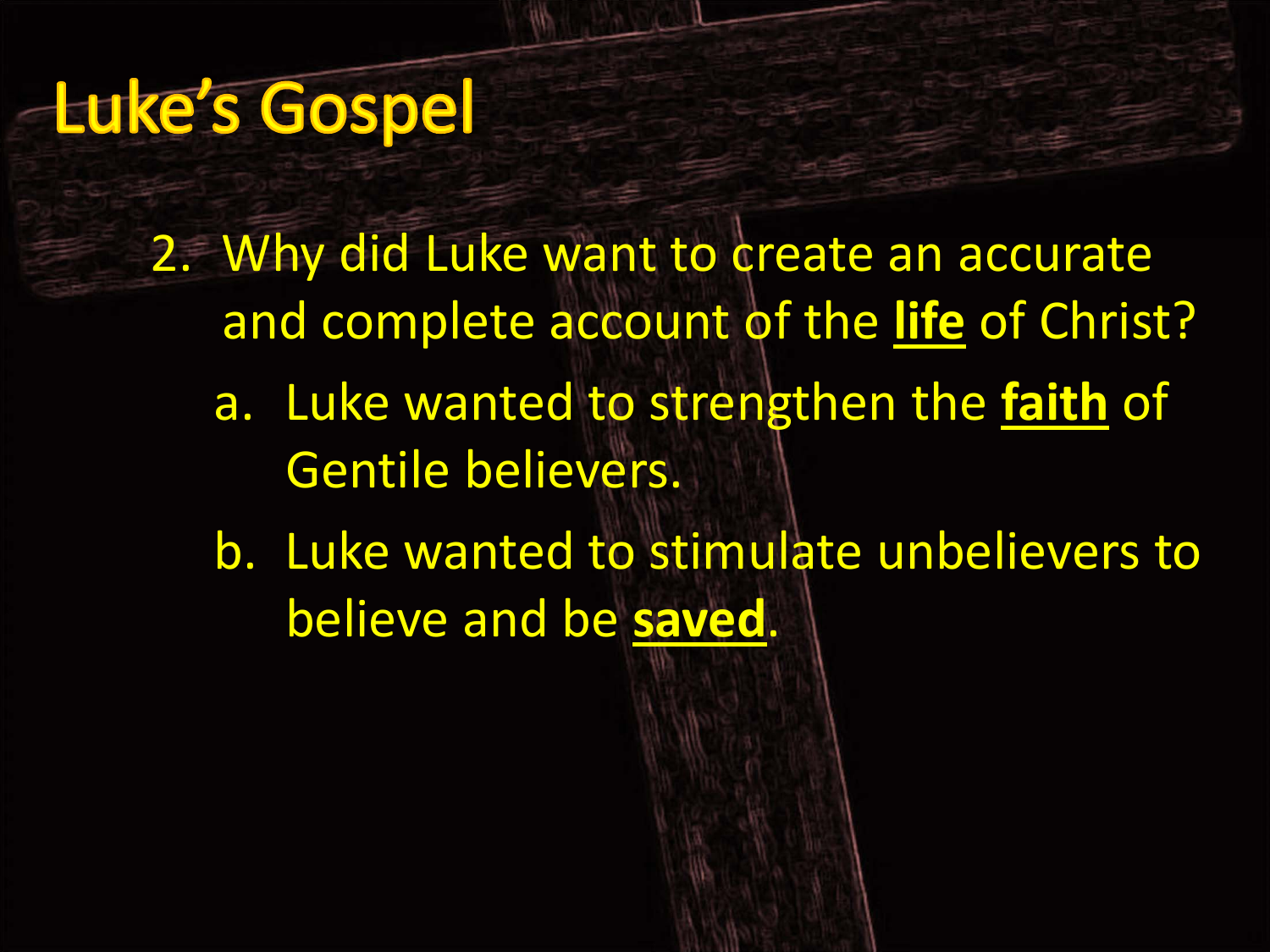3. Characteristics of Luke's writing

a. As with Matthew who wrote to Romans, Luke wrote his Gospel for <sup>a</sup> **Gentile** audience, Greek‐speaking non‐Jews.

1) Luke frequently explained Jewish localities and the geography of the **area** since Theophilus would have not readily known that information.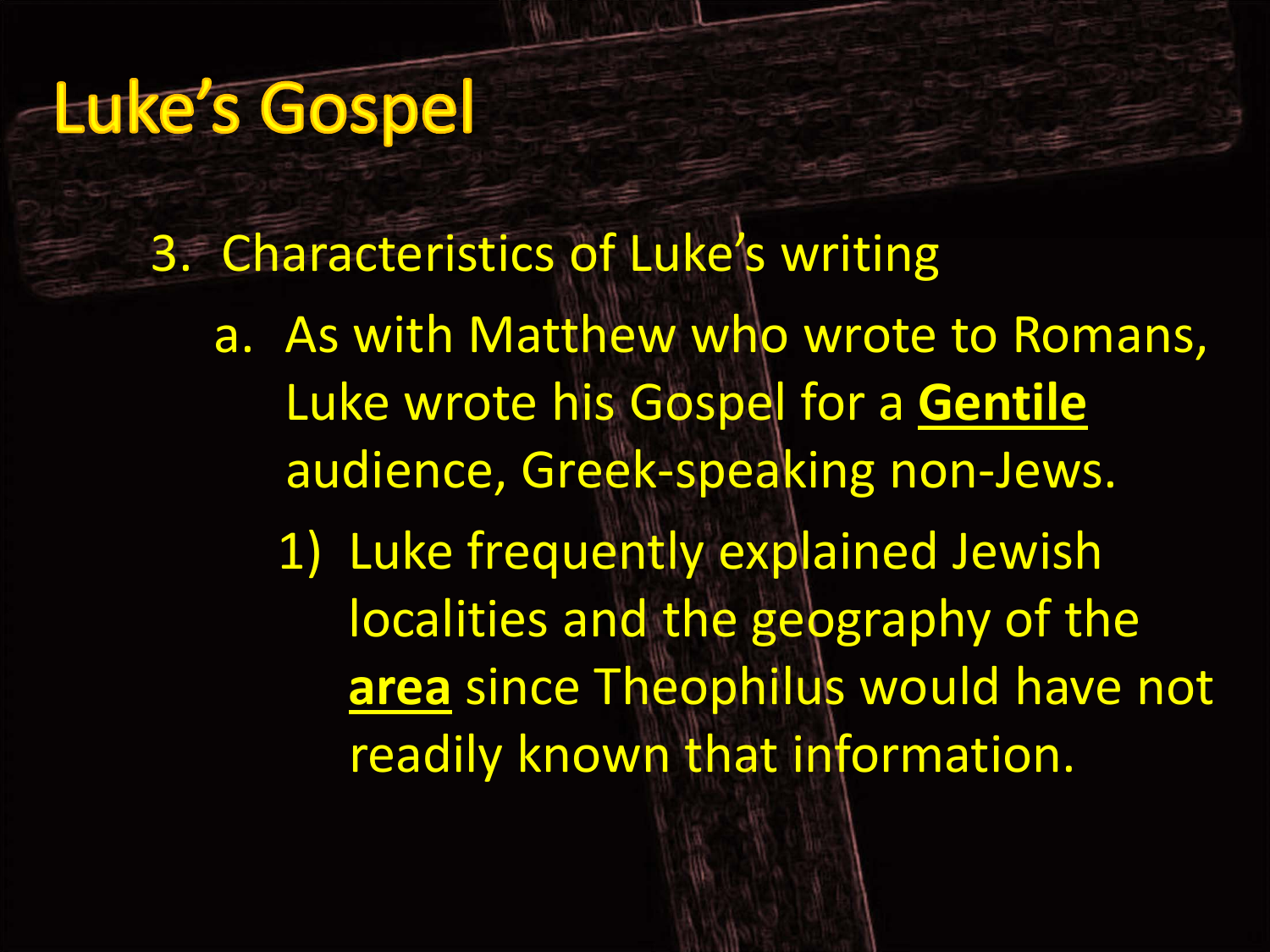2) As with Mark, Luke also explained Jewish **customs**.

3) Luke used **Greek** terms to translate Aramaic terms.

4) Instead of tracing Christ's genealogy only to Abraham as did Matthew, Luke traced it all the way back to **Adam**, <sup>a</sup> Gentile.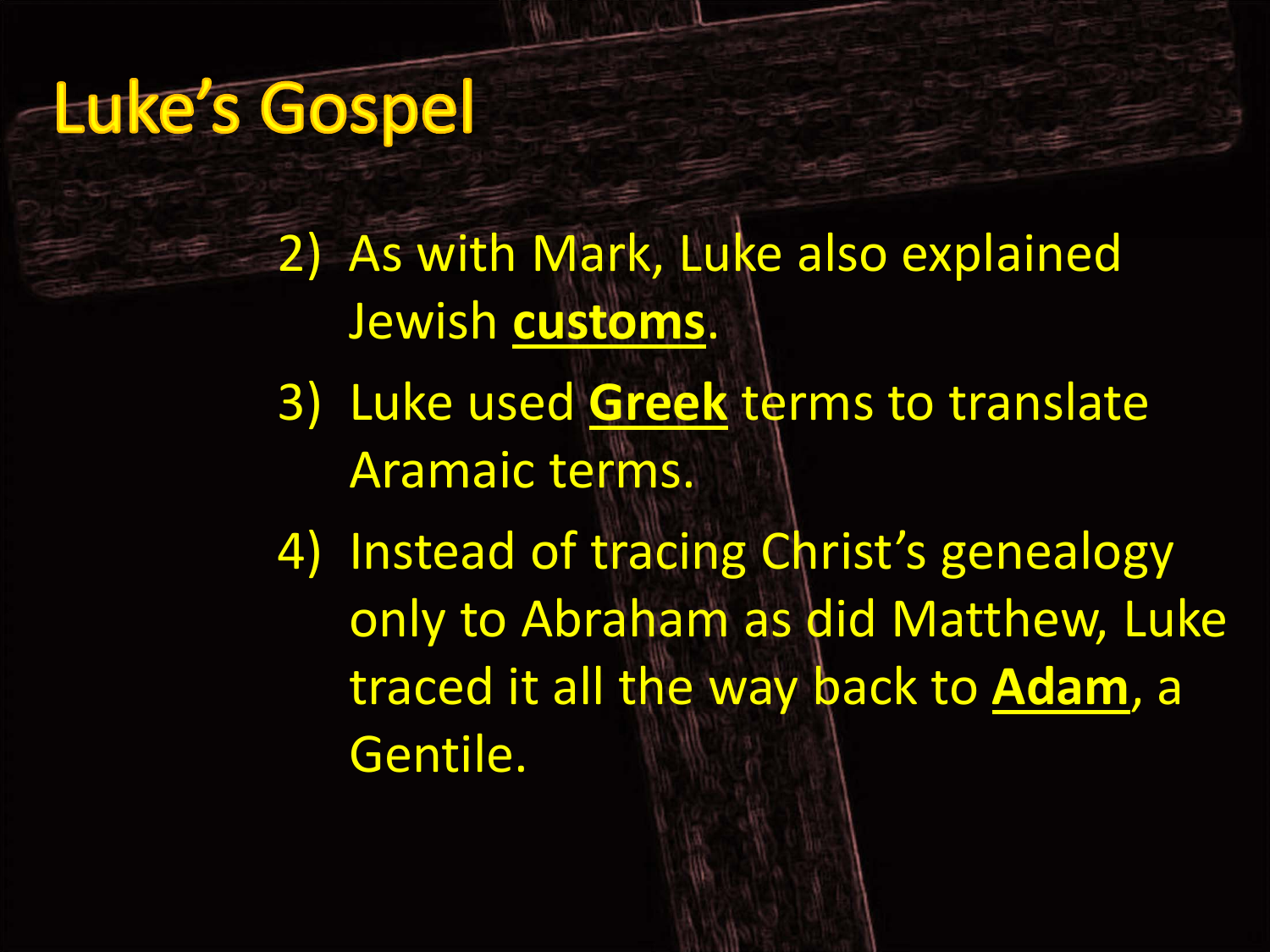- 5) Luke referred to **Roman** emperors when designating the date of Jesus' birth.
- 6) Luke seldom quoted the Old Testament, mentioning only <sup>a</sup> **few** fulfilled prophecies about the Lord Jesus Christ.
- 7) In these few Old Testament quotes, Luke copied from the Septuagint, the **Greek** translation of the Old Testament.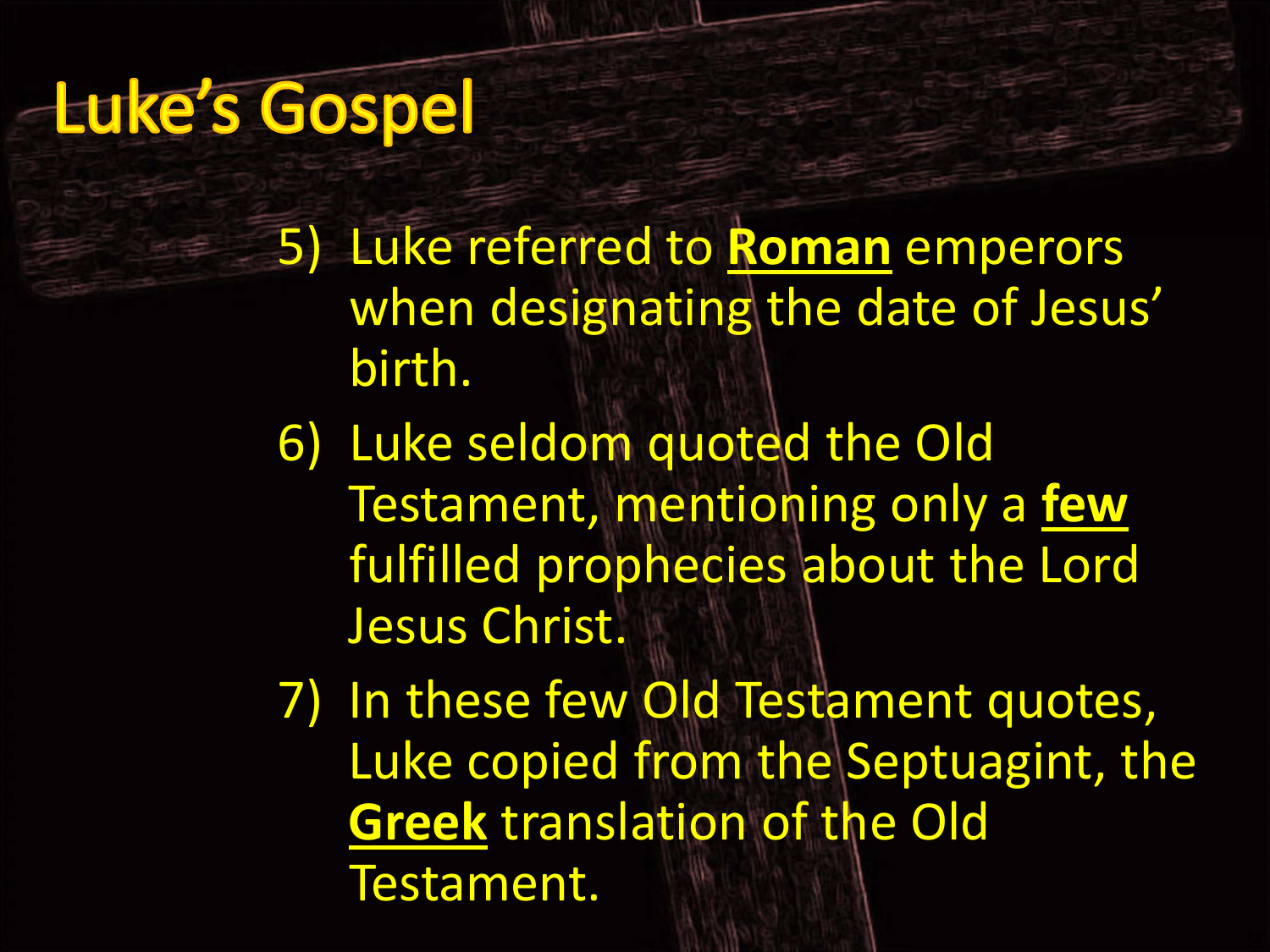b. Luke used the **best** Greek grammar and style of any New Testament writer. 1) Luke's obvious skill with the Greek language and his phrase *their own language* in Acts 1:19 imply that he was **not** Jewish.

2) Luke was the **only** non‐Jewish writer of the Scriptures.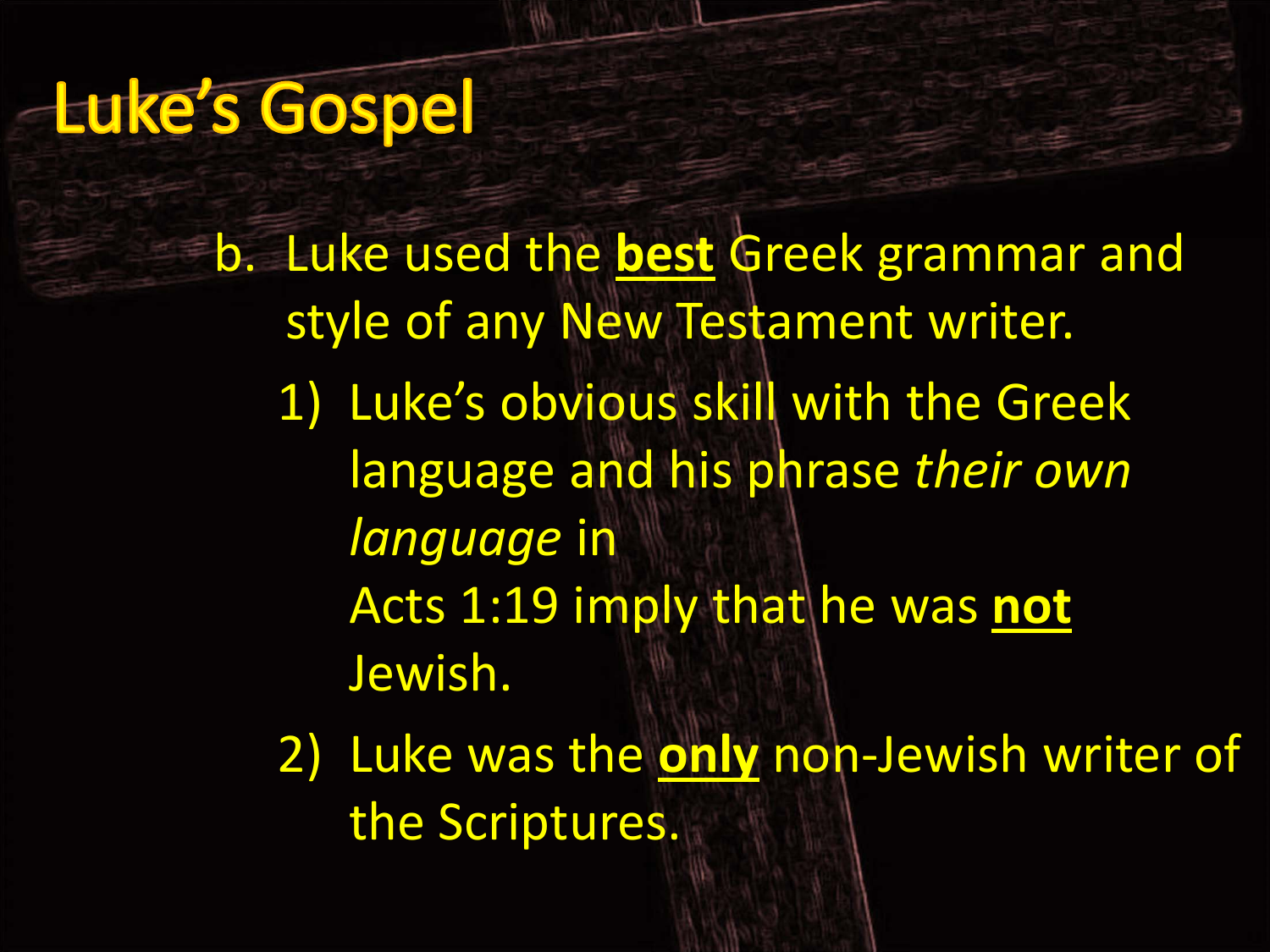3) Luke, <sup>a</sup> medical **doctor**, used more medical terms in his writings than did Hippocrates, the famed Father of Medicine.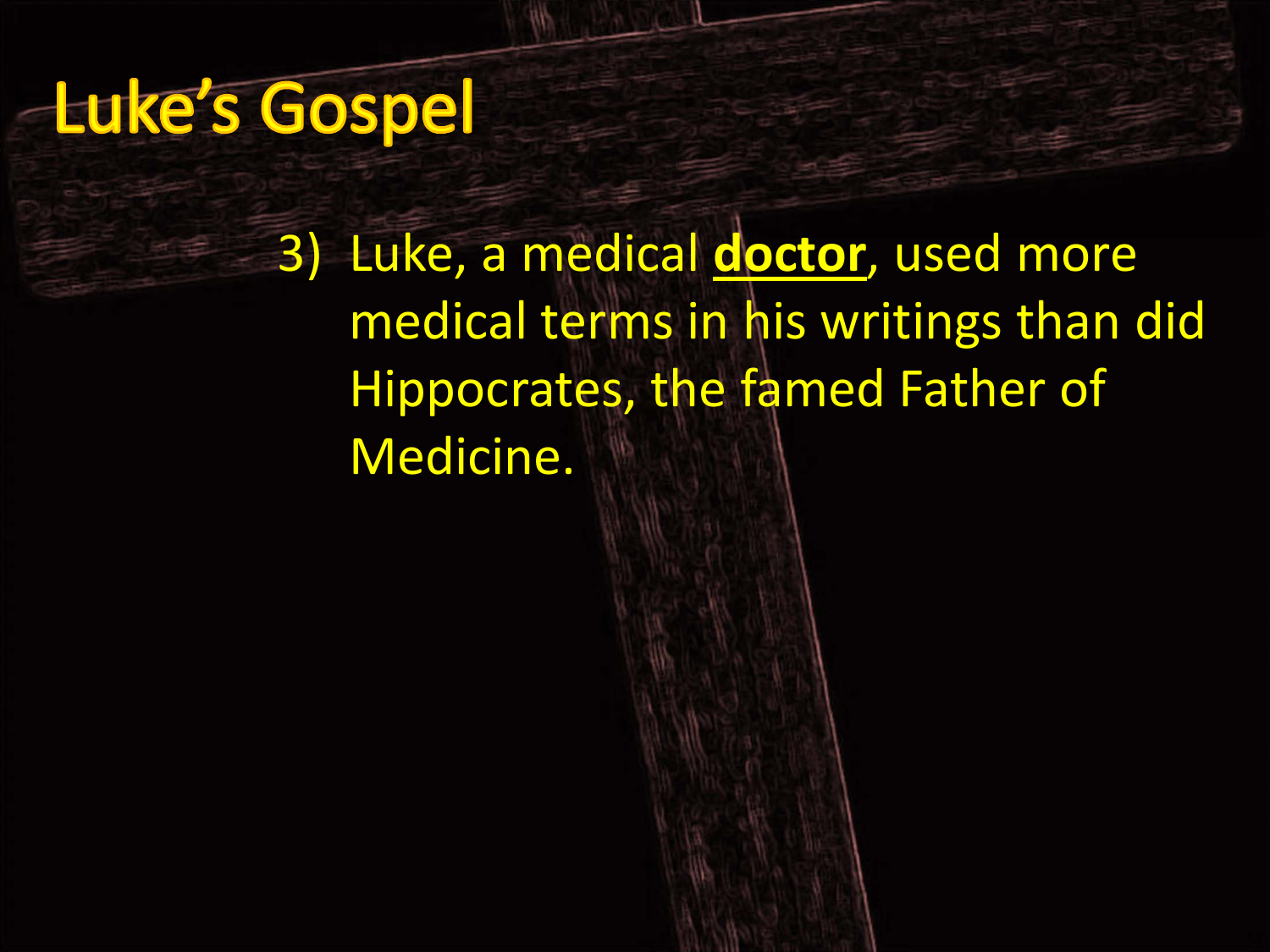- c. Luke emphasized the universal reach of the Gospel message, which was for everyone, not just the **Jews**.
- d. Luke presented Jesus as the perfect God‐ man, the Savior of the **world**.
- e. As a synoptic Gospel, Luke's **book** is similar to Matthew and Mark's, but the extensive passage of Luke 9:51‐19:27 is unique information.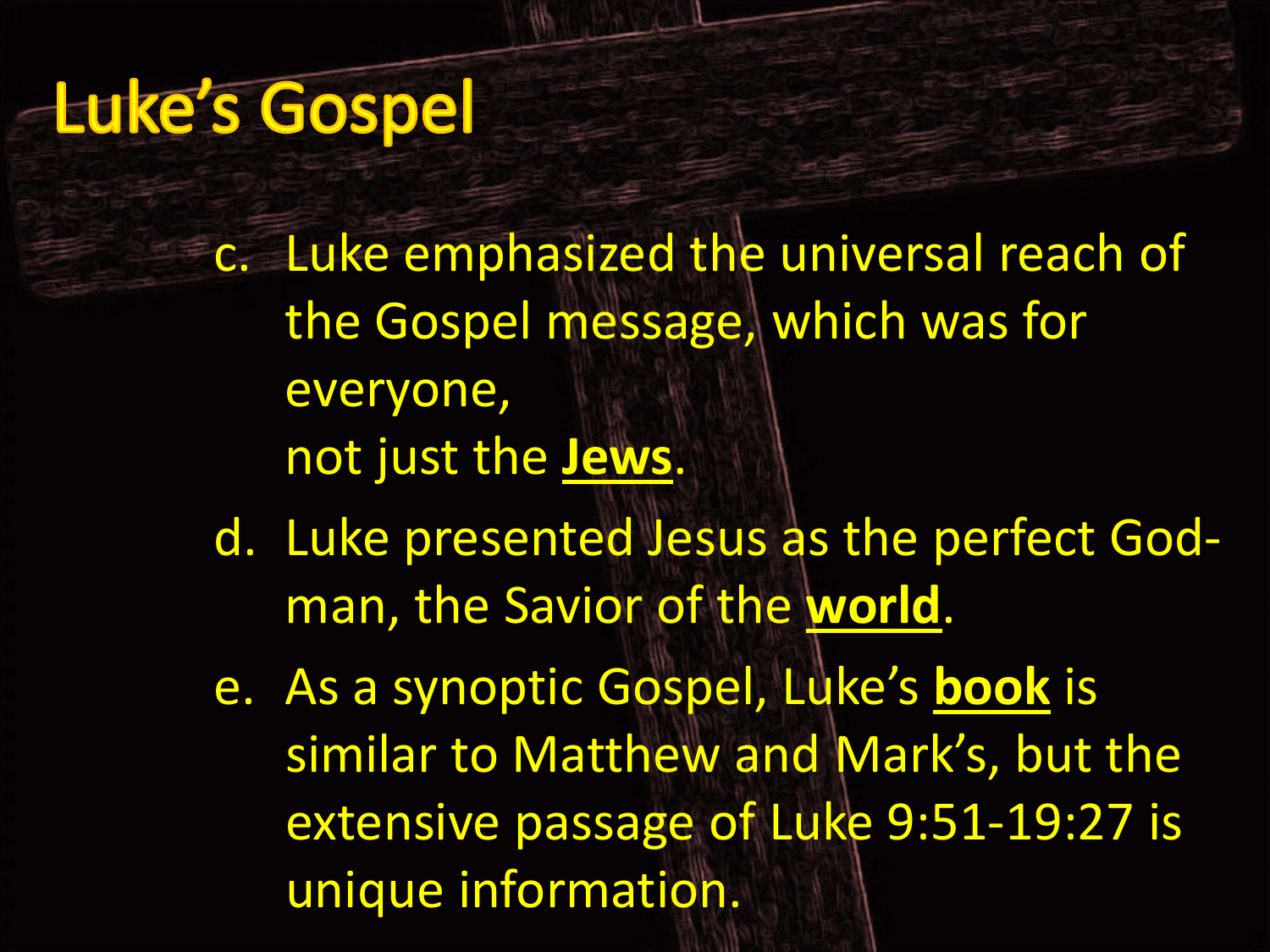#### John's Gospel

#### **E. John**

- 1. John was part of the **inner** circle of disciples (James, Peter, and sometimes Andrew) and was closely associated with Peter.
- 2. After Christ's ascension, John along with **James** and Peter became pillars of the church in Jerusalem.
- 3. Characteristics of John's Gospel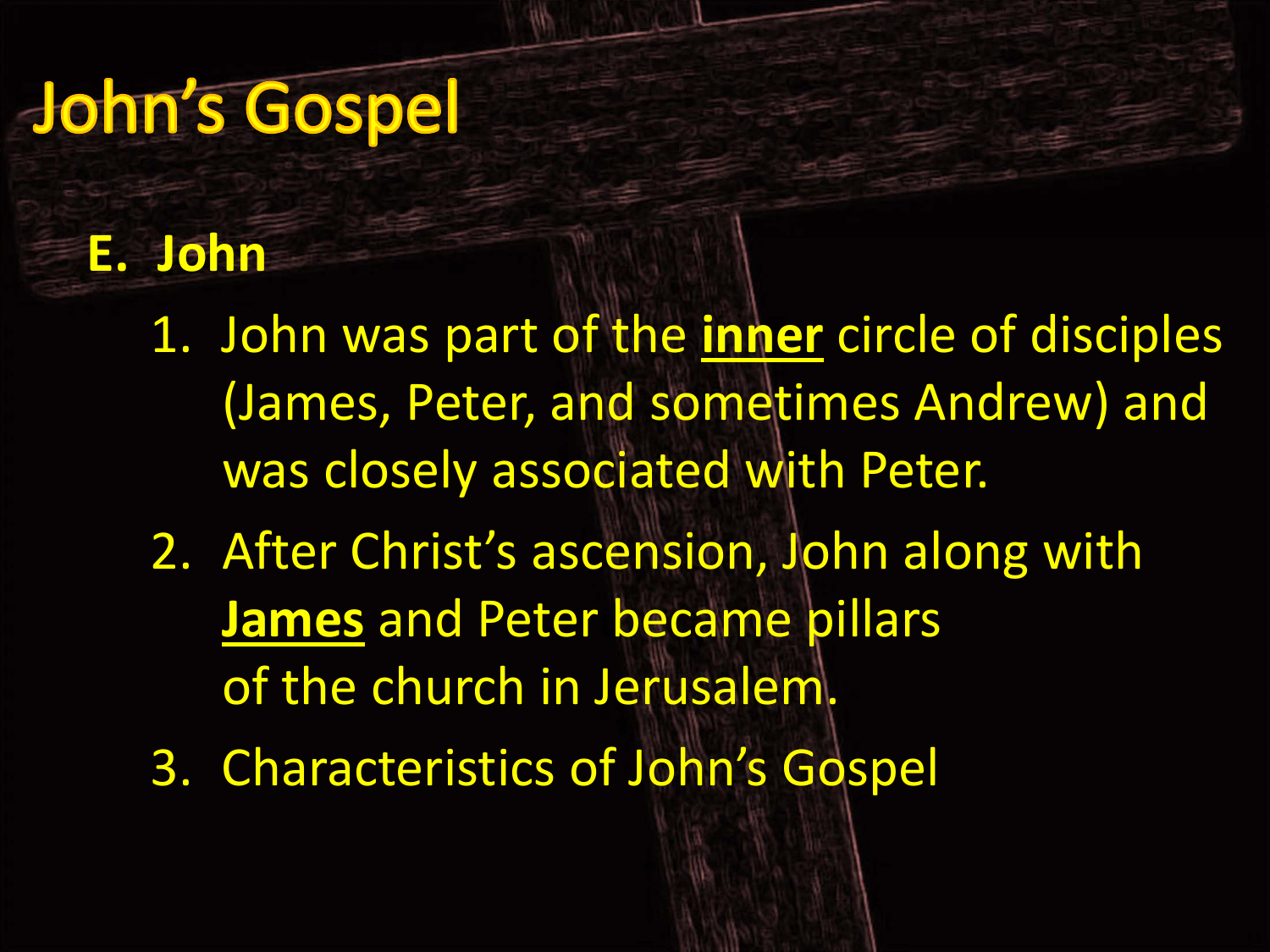#### John's Gospel

a. While the other Gospels focused on Jesus' Galilean ministry, **John** concentrated on His Judean ministry.

b. John's Gospel was evangelistic but also designed to build up believers in their **faith** through better understanding of essential spiritual principles.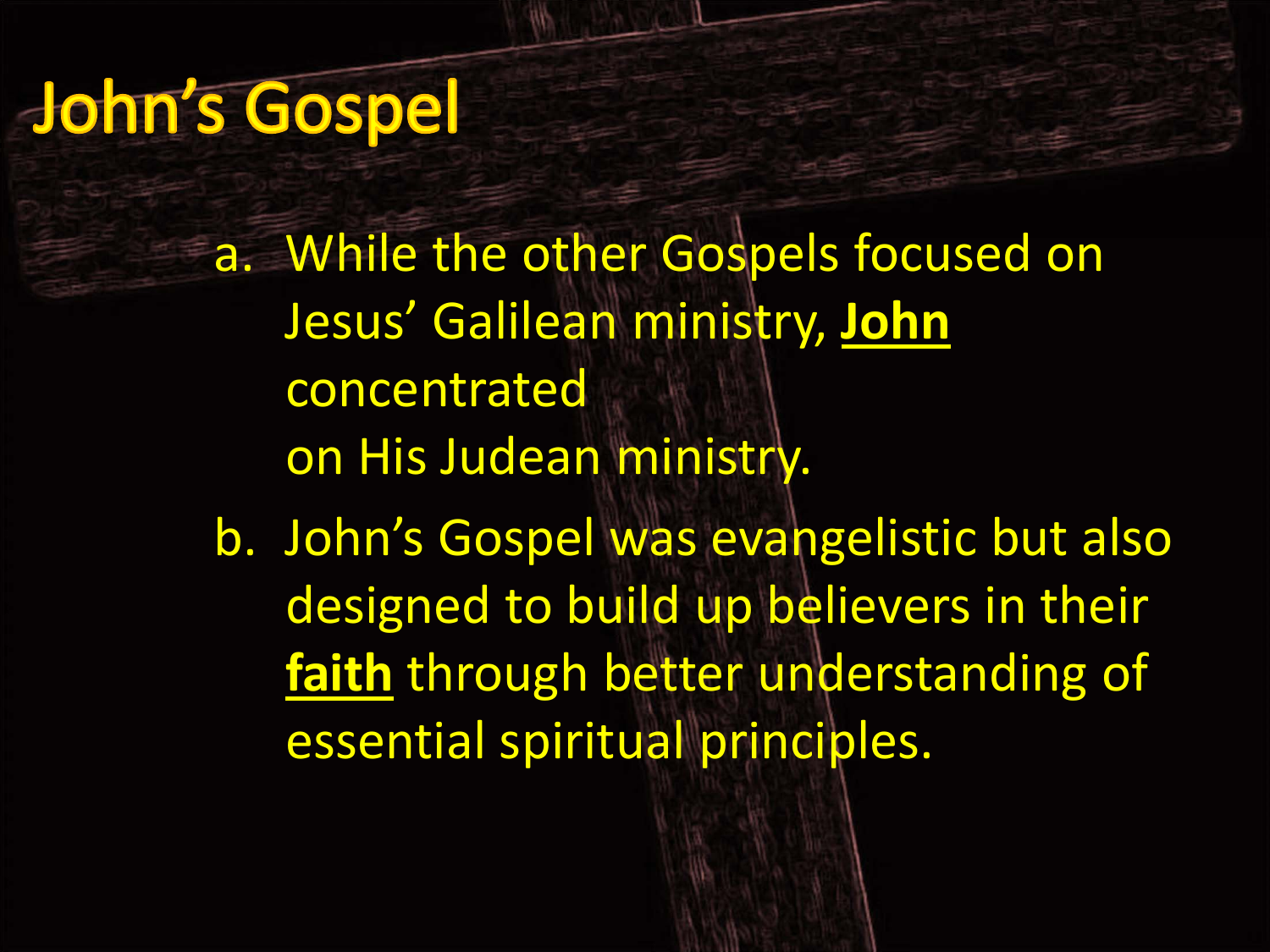#### John's Gospel

- c. Because John wrote toward the **end** of his life after many years of meditation on the events, his Gospel is the most selective, topical, and theological.
- d. Using <sup>a</sup> **simple** style and vocabulary, John captured the most profound theological concepts.
- e. John presented Messiah as the eternal **Son** of God.